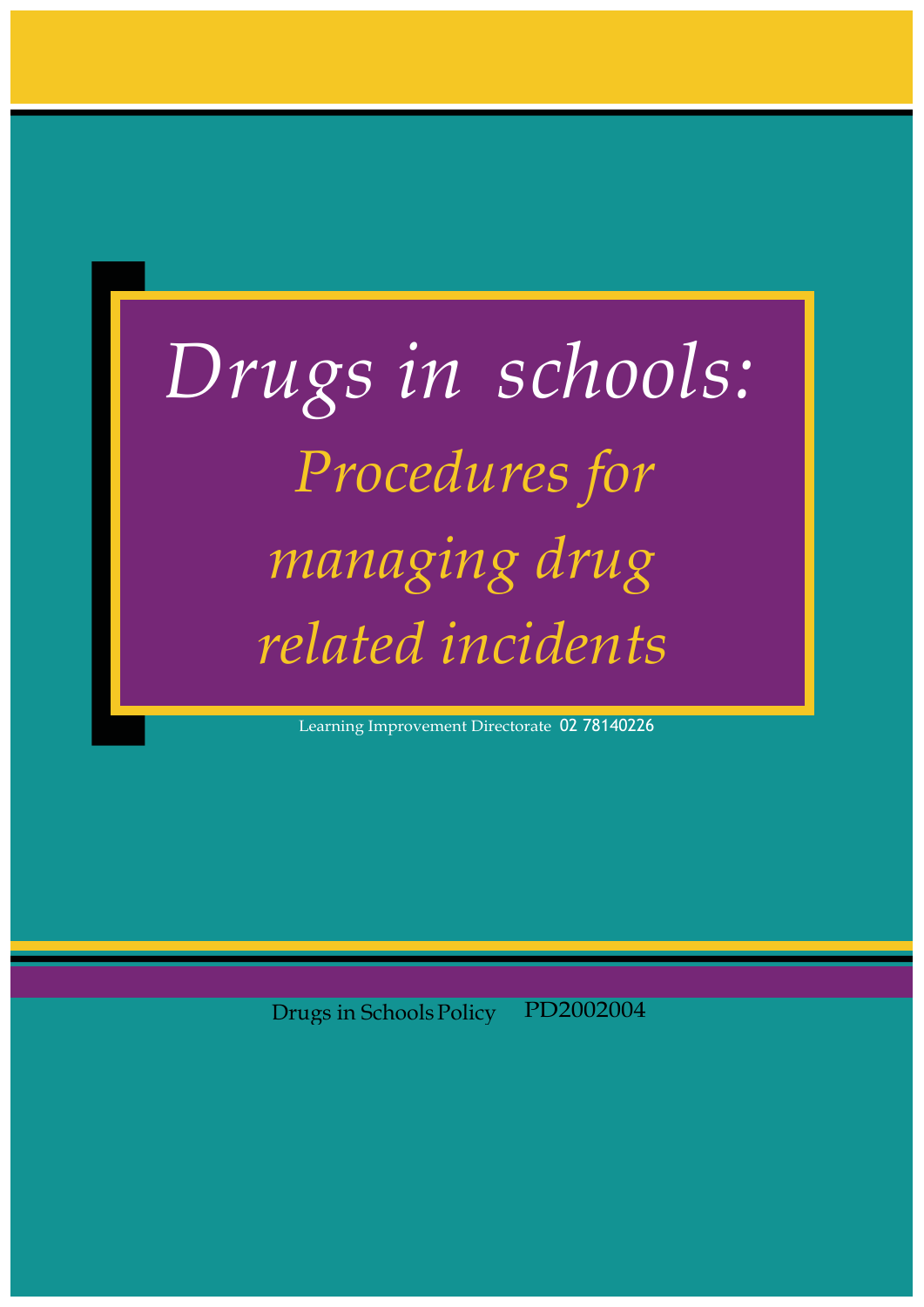**Drugs in Schools: Procedures for managing drug related incidents**

## **DRUGS IN SCHOOLS: PROCEDURES FOR MANAGING DRUG RELATED INCIDENTS**

| 1                       |                                                                                                |    |
|-------------------------|------------------------------------------------------------------------------------------------|----|
| $\overline{2}$          |                                                                                                |    |
| 2.1                     | Clear rules and consequences for use or possession of drugs at school 3                        |    |
| 2.2                     |                                                                                                |    |
| 2.3                     |                                                                                                |    |
| 2.4                     |                                                                                                |    |
| 2.5                     |                                                                                                |    |
| $\overline{\mathbf{3}}$ |                                                                                                |    |
| 3.1                     |                                                                                                |    |
| 3.2                     |                                                                                                |    |
| 3.3                     | Follow up action - use, possession or supply of illegal drugs 11                               |    |
| 3.4                     | Follow up action - tobacco, e-cigarettes, vaping and alcohol  17                               |    |
| 3.5                     | Follow up action - misuse of over-the-counter and prescribed medications,                      |    |
|                         |                                                                                                |    |
| 3.6                     |                                                                                                |    |
|                         |                                                                                                |    |
| 4                       |                                                                                                |    |
| 5                       | School based interventions for students with drug related problems 22                          |    |
| 5.1                     |                                                                                                |    |
| 5.2                     |                                                                                                |    |
|                         | Appendix 1: Request for priority analysis of a substance suspected of being an illegal drug 26 |    |
|                         | Appendix 2: Laws regarding tobacco, alcohol, inhalants, prescribed medications                 | 27 |
|                         |                                                                                                |    |
|                         |                                                                                                |    |
|                         |                                                                                                |    |
|                         |                                                                                                |    |
|                         |                                                                                                |    |
|                         |                                                                                                |    |
|                         |                                                                                                |    |
|                         |                                                                                                |    |
|                         |                                                                                                |    |
|                         |                                                                                                |    |
|                         |                                                                                                |    |
|                         |                                                                                                |    |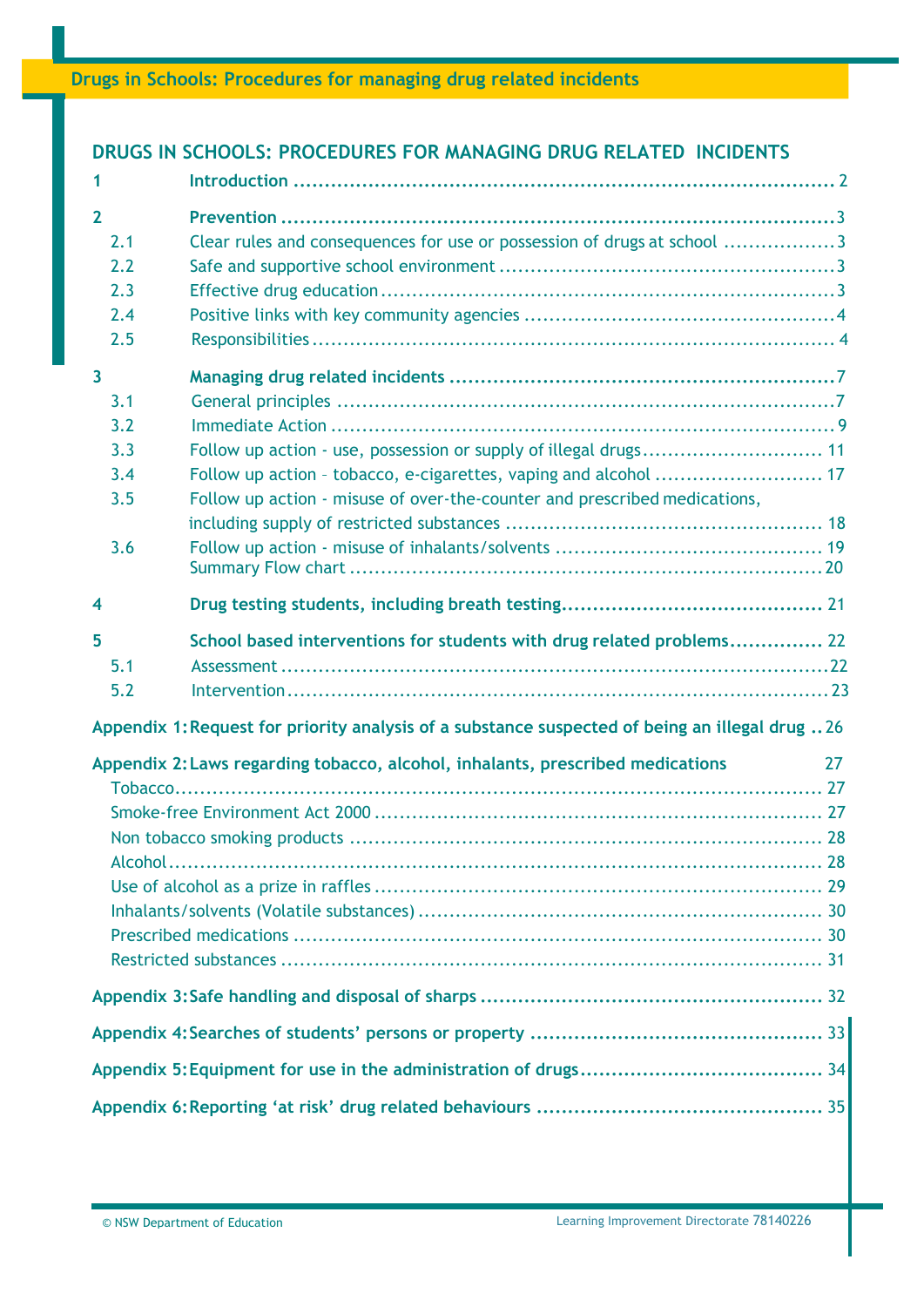## <span id="page-2-0"></span>**1 INTRODUCTION**

Principals may have to manage incidents that involve drugs.

Principals must respond to a drug related incident in a way that is authoritative, consistent and fair, taking into account:

- the nature of the incident
- the circumstances of the individuals involved, including age, developmental and other relevant considerations, and
- the needs and safety of others.

This document will assist principals to implement the [Drugs in Schools Policy a](https://policies.education.nsw.gov.au/policy-library/policies/drugs-in-schools-policy)nd provides guidelines for managing drug related incidents. It is intended to be used in the context of the Drugs in Schools Policy and related documents.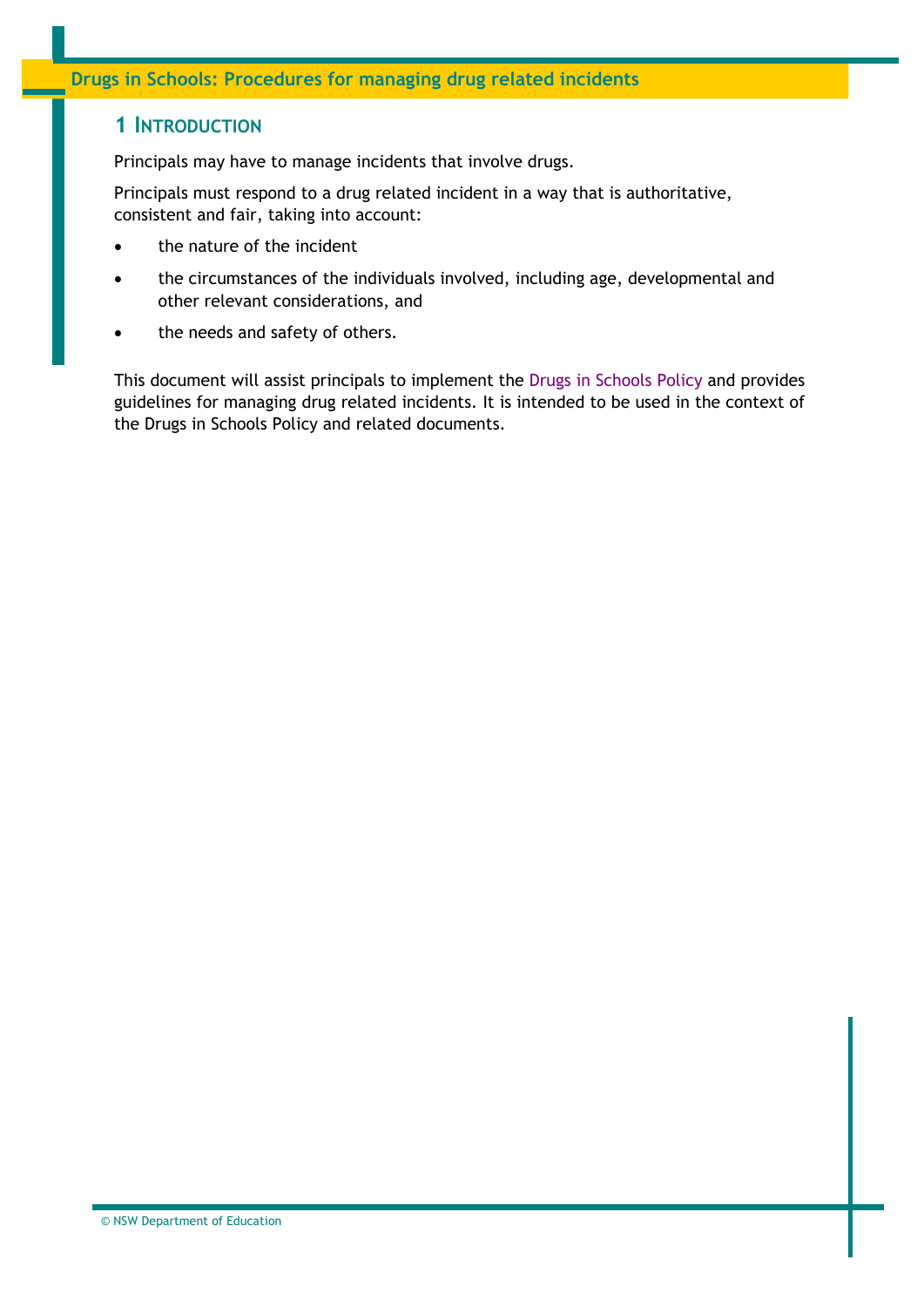## <span id="page-3-0"></span>**2 PREVENTION**

Schools will be better able to prevent and manage drug related incidents when they have:

## <span id="page-3-1"></span>**2.1 Clear rules and consequences for use or possession of drugs at school**

Principals must ensure that:

- the Discipline Code or School Rules reflect Government and departmental policy on drugs
- students, parents and school staff are aware of the rules about drugs and the consequences of possession or use of drugs at school.

## <span id="page-3-2"></span>**2.2 Safe and supportive school environment**

Schools play an important role in helping to prevent drug use problems amongst young people. They do this when the curriculum and student welfare strategies help to strengthen protective factors and minimise risk factors known to be associated with drug misuse by young people.

#### **Protective factors**

- a sense of belonging to school or other societal institutions
- having at least one close relationship with a parent, teacher, relative or mentor who can provide guidance and emotional support
- membership of a peer group that actively discourages drug use
- a sense of self-efficacy and personal responsibility
- well-developed social and interpersonal skills and adequate decision making skills
- academic success and commitment to schooling.

#### <span id="page-3-3"></span>**Risk factors**

- school failure and academic difficulties
- a high rate of absenteeism and truancy
- a lack of commitment to schooling
- transitions to a more impersonal, more anonymous and less protected environment.

## **2.3 Effective drug education**

Children and young people need to be equipped with the knowledge and skills to keep themselves safe in a society in which drug use occurs and is often condoned or encouraged e.g. the use of alcohol. An approach which promotes abstinence and helps to reduce harm is a useful strategy given the proportion of adolescents who engage in some form of experimentation with drugs.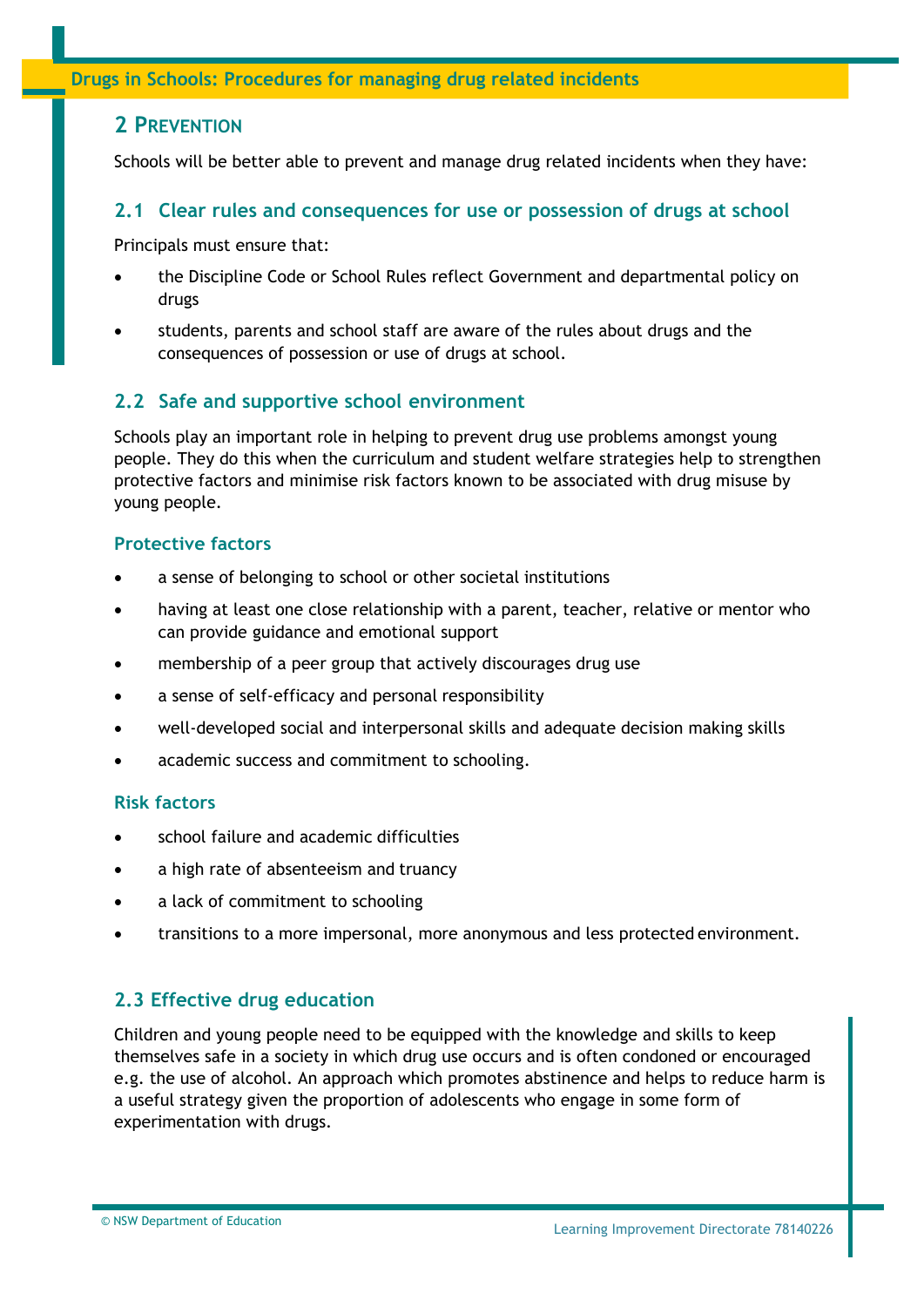## **Drugs in Schools: Procedures for managing drug related incidents**

Drug education activities will be more effective when they are part of a comprehensive whole school approach to promoting health and wellbeing for all students. Drug education should begin before young people are likely to face situations when they make decisions about drug use and before behavioural patterns have become established.

Drug education content is included in the [Personal Development, Health and Physical](https://educationstandards.nsw.edu.au/wps/portal/nesa/k-10/learning-areas/pdhpe/pdhpe-k-10-2018)  [Education K-10 syllabus](https://educationstandards.nsw.edu.au/wps/portal/nesa/k-10/learning-areas/pdhpe/pdhpe-k-10-2018)*,* and [Life Ready](https://education.nsw.gov.au/teaching-and-learning/curriculum/key-learning-areas/pdhpe/life-ready) course for students in years 11 and/or 12.

Effective drug education will assist students to:

- acquire knowledge and understanding of the complex issues involved in drug use, including up-to-date information about drugs and their effects
- critically examine the influences on drug use
- develop skills to communicate assertively, including how to say no, and the skills to make informed decisions, solve problems and seek further information or help from the Department and other relevant support and information services
- develop attitudes and values that promote a healthy lifestyle.

Young people who have begun to use drugs need safety messages about risks and how to reduce risks, including how to reduce or stop use.

<span id="page-4-0"></span>For assistance with drug education contact the [PDHPE Advisors](https://education.nsw.gov.au/teaching-and-learning/curriculum/key-learning-areas/pdhpe/further-information#Contact0) in the Learning Improvement Directorate. A useful resource for schools is the booklet, [Principles for](https://www.sdera.wa.edu.au/media/1324/princschooldruged_full-document.pdf)  [school drug education.](https://www.sdera.wa.edu.au/media/1324/princschooldruged_full-document.pdf) This was made for schools in 2005.

## **2.4 Positive links with key community agencies**

Links with key community agencies strengthen the school's capacity to respond to drug related issues and reinforce the notion of community 'ownership' of drug issues. Where possible, schools should establish proactive relationships with relevant community agencies that provide support services to school age community members and their families.

Police youth liaison officers may be valuable contacts for schools responding to a drug related incident. In high schools, the School Liaison Police Officer is also available to work with the school on a range of intervention strategies.

## <span id="page-4-1"></span>**2.5 Responsibilities**

## **2.5.1 Policy and procedures**

Principals must ensure that all employees have ready access to and are familiar with the [Drugs in Schools Policy a](https://policies.education.nsw.gov.au/policy-library/policies/drugs-in-schools-policy)nd the Procedures for managing drug related incidents. For information on standards of behaviour expected of employees with respect to alcohol, tobacco and other drugs refer to the [Code of Conduct.](https://education.nsw.gov.au/about-us/rights-and-accountability/department-of-education-code-of-conduct)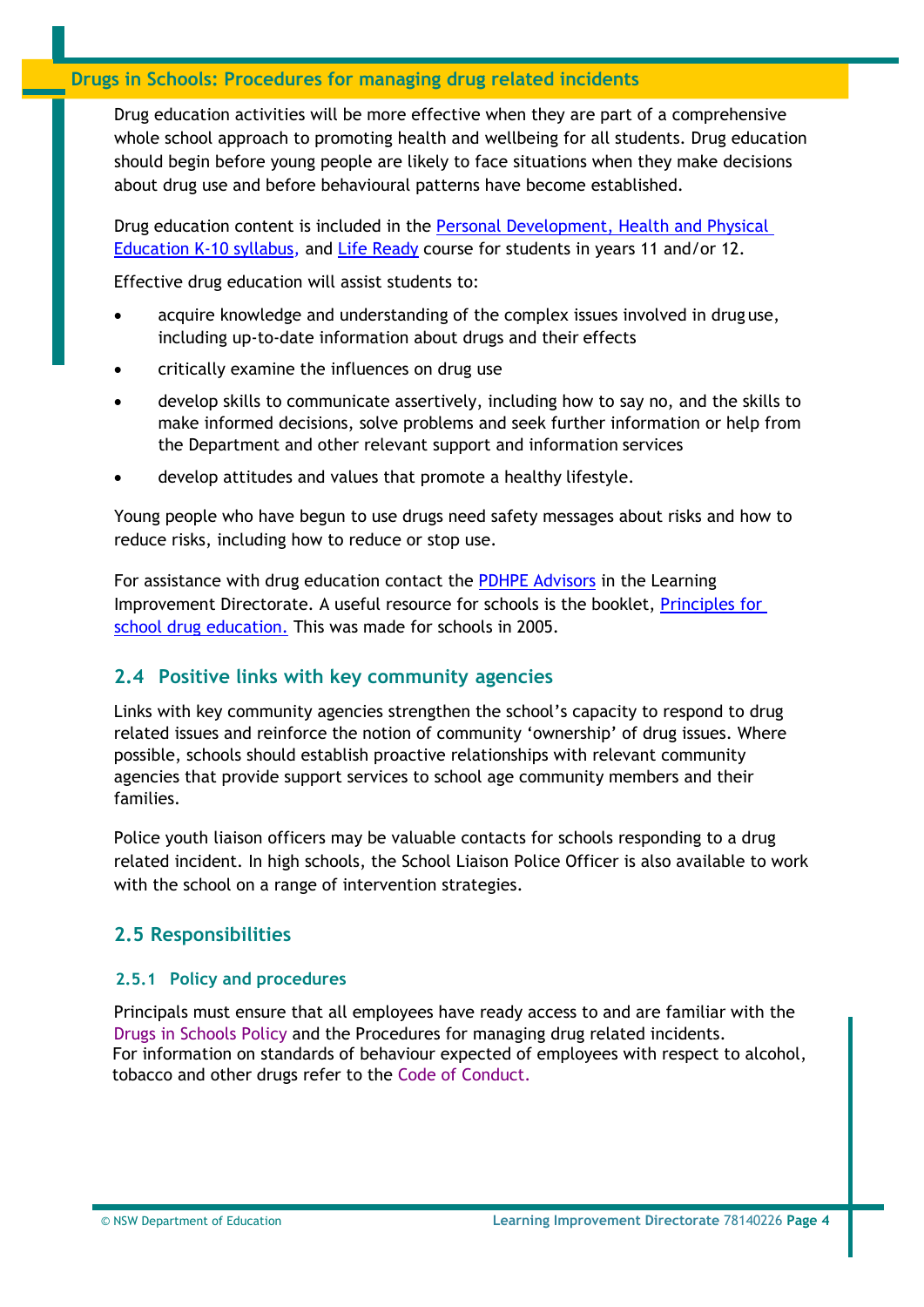#### **2.5.2 First aid and emergency care**

Principals must ensure that members of staff with current training in first aid, emergency care and cardio-pulmonary resuscitation are identified for contact in the case of a drug related incident that requires first aid or involves an emergency situation.

Refer to [Health and Safety f](https://education.nsw.gov.au/inside-the-department/health-and-safety)or further information on the provision of emergency care and staff training.

#### **2.5.3 Responding to information about possible drug use**

Teachers have a duty to ensure steps are taken to protect children and young people against any risk of harm which is reasonably foreseeable. Duty of care is exercised daily through the supervision practices within a school and the way information about students is assessed and acted on.

Information concerning possible drug use by students is an example of a situation where a teacher's response must be carefully considered. Where a teacher reasonably suspects, based on personal observation or knowledge, that a student is involved in drug related behaviours, the teacher must inform the principal.

The purpose of informing the principal is to ensure that appropriate actions are taken. Appropriate actions might include:

- speaking with the student about concerns
- − discussing concerns with parents/carers
- monitoring the situation
- referring the student to the school counsellor for assessment of drug use problems
- self referral by the student to the school counsellor.

## **2.5.4 Up-to-date information on drugs and support for young people with drug use problems**

Staff, particularly those who have a specific welfare role, including school counsellors, and those who teach drug education, need to have a knowledge and understanding of the:

- spectrum of drugs and drug use in the school age population and in the community
- support services available to students and families within their local area.

Refer to [Section 5 f](#page-22-0)or further information on supporting students involved in drug related incidents.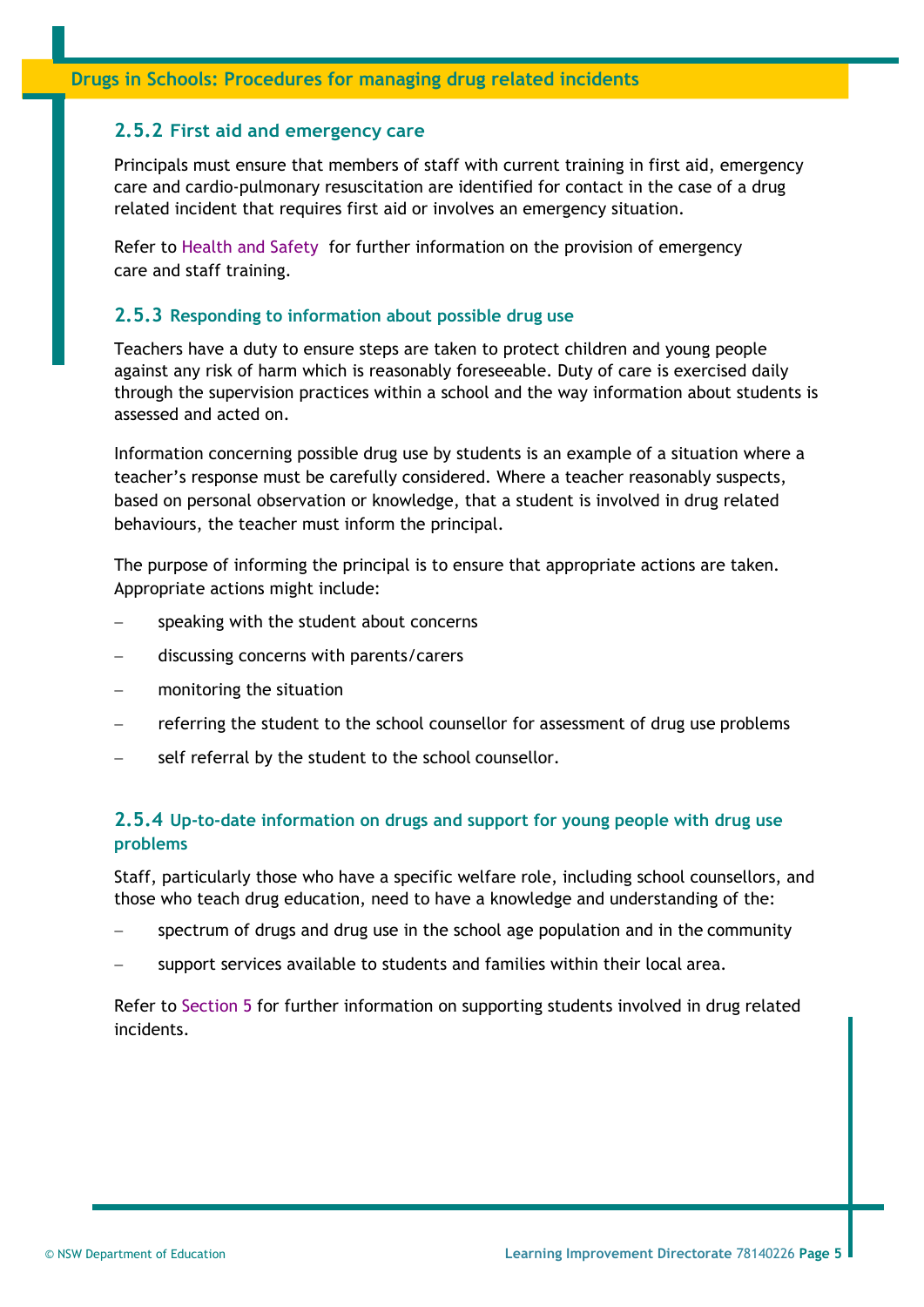## <span id="page-6-0"></span>**3 MANAGING DRUG RELATED INCIDENTS**

## <span id="page-6-1"></span>**3.1 General principles**

#### **3.1.2 Immediate action**

The immediate priority in any drug related incident is to ensure the safety and welfare of students and staff.

## **3.1.2 Follow-up action**

The principal must ensure appropriate follow-up actions are implemented once the immediate safety and welfare needs of students have been attended to. The goals of any follow-up actions are to:

- support the student to continue his or her education
- assist the student to overcome problems relating to drug use
- ensure ongoing safety and welfare of students and staff.

## **3.1.3 Continuing the student's engagement with education and training**

The school's response to a drug related incident must not isolate and marginalise students as this is likely to put them at further risk and increase the likelihood of them developing problematic drug use. The school's role is to:

- − educate
- provide support aimed at promoting the student's welfare
- encourage the student to continue on an education pathway
- − where appropriate, assist the student and the family to link to appropriate community support services.

Where a student is suspended for a drug related incident, the purpose of the suspension is to allow time for:

- − the student to reflect on his or her behaviour
- the family and the school to plan appropriate support to assist the student to change the behaviour and to successfully return to school.

The principal should take into account the student's welfare when considering the appropriate length of the suspension.

## **3.1.4 Involving parents**

In general, parents or carers should be informed about and involved in the management of drug related incidents. Their support may be vital in helping their children overcome drug related problems. Consideration needs to be given to privacy rights of children and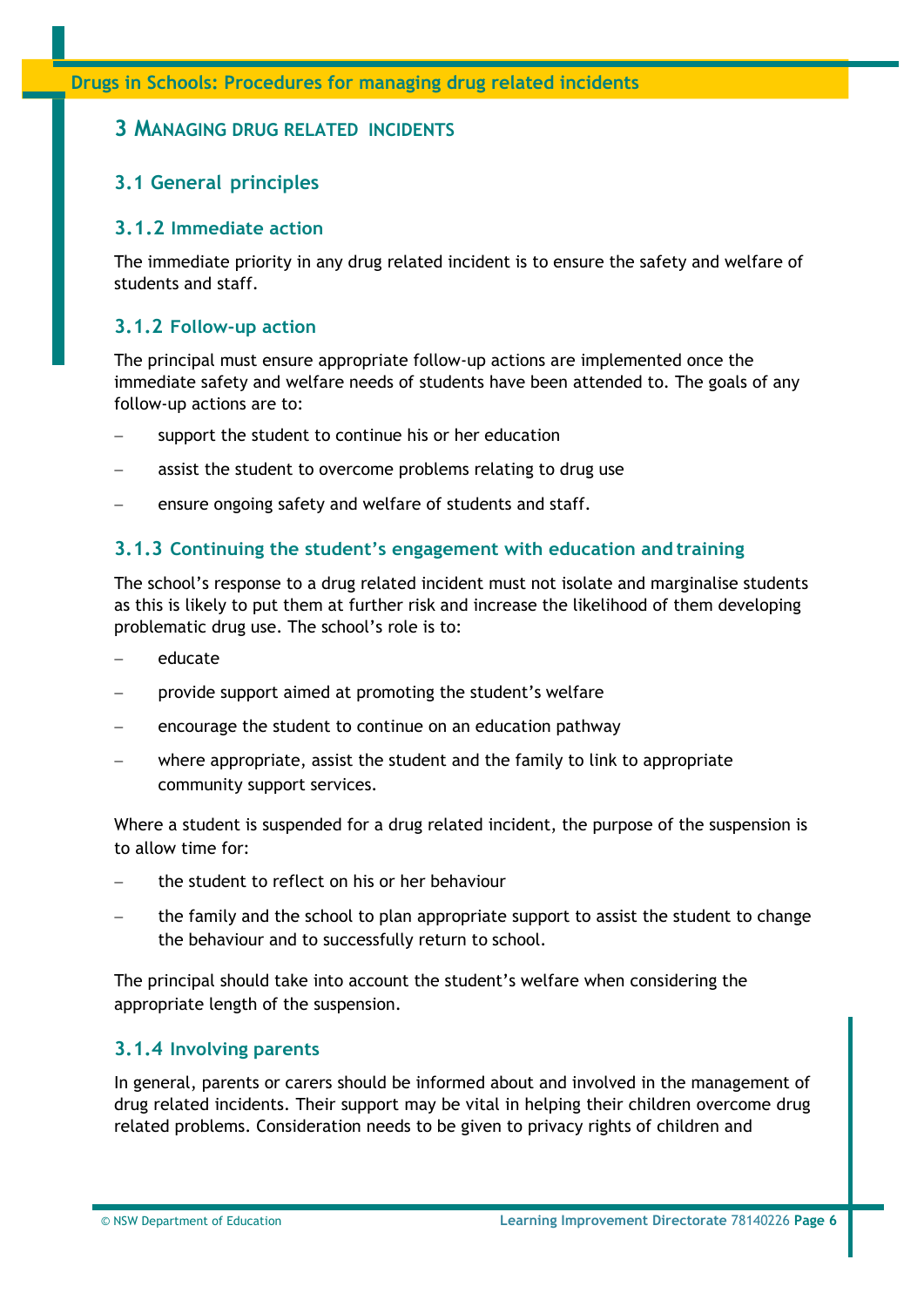young people, depending on the nature and severity of the incident, particularly in the case of older students, 16 years and above, before disclosing their actions to a parent or caregiver.

#### **3.1.5 Assessing student needs and providing support**

Problematic drug use by young people may be associated with:

- underlying school and learning problems
- − mental health problems
- problems in the family
- abuse and neglect.

A careful assessment of student needs is critical in determining appropriate support. Referral to school-based and regional support services and external agencies may be indicated. Refer to [Section 5 f](#page-22-0)or information on appropriate assessment, intervention and referral for students.

Principals must ensure that there is a plan for monitoring and supporting students following a drug related incident. This may include:

- − monitoring behaviour
- providing appropriate student welfare support
- − providing curriculum support.

#### **3.1.6 Ensuring staff welfare and safety**

Where a drug related incident has involved violence towards students or staff, principals must discharge OH&S obligations. Refer to [Legal Issues Bulletin No 40 \(Intranet only\),](https://education.nsw.gov.au/about-us/rights-and-accountability/legal-issues-bulletins) [Legal Issues Bulletin No 37 \(Intranet only\)](https://education.nsw.gov.au/about-us/rights-and-accountability/legal-issues-bulletins) and [Workplace Health and Safety policy](https://policies.education.nsw.gov.au/policy-library/policies/work-health-and-safety-whs-policy?refid=285835) (Intranet only).

A student's right to privacy must be considered and protected. Personal information about the student should only be shared to the extent necessary to discharge occupational health and safety obligations. Staff who are provided with personal information should be reminded from time to time that the information is disclosed only to ensure safety and needs to be handled with appropriate sensitivity.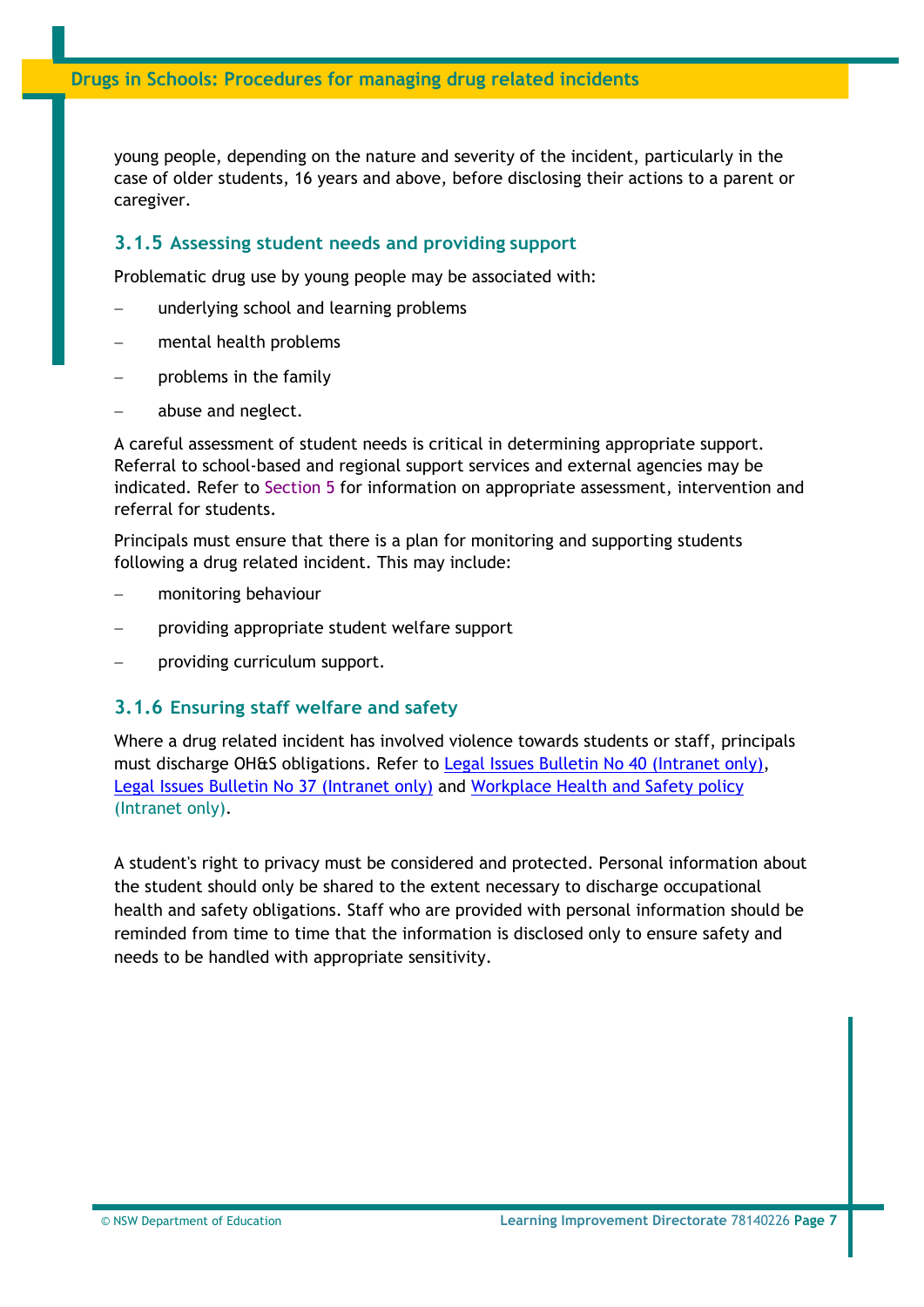## <span id="page-8-0"></span>**3.2 Immediate Action**

#### **3.2.1 Ensuring safety and welfare of students and staff**

The immediate priority in any drug related incident is to ensure the safety and welfare of students and staff. Immediate action might include:

- establishing the basic facts necessary to ensure the safety and welfare of the students. It may be necessary to find out from the students:
	- − what type of drug was taken
	- − how much was taken
	- − when and how it was taken
	- − whether more than one type of drug was taken
	- − whether anyone else was involved
- summoning help or providing first aid or emergency care
- isolating students or confiscating any drugs.

Staff must attend to the safety and welfare needs of all students involved, including those not directly concerned but who may have observed the incident.

#### **3.2.2 Informing the principal**

The principal must be informed, as soon as possible, of any drug related incident in the school.

#### **3.2.3 Contacting School Safety and Response Hotline**

If the incident involves illegal drugs or misuse or supply of restricted substances, principals must contact the Incident Report and Support Hotline on 1800 811 523, contact the Child Wellbeing unit on 9269 9400 and run the [Mandatory Reporter Guidelines.](https://reporter.childstory.nsw.gov.au/s/mrg)

#### **3.2.4 Seeking advice**

Where principals require general advice in managing a drug related incident they should contact the school education director.

#### **3.2.5 Notifying police in matters relating to illegal drugs**

If a student is in possession of a suspected illegal substance the police must be notified immediately.

Note: There is an obligation under the Crimes Act to report the commission of a serious indictable offence or belief that such an offence has been committed. Some offences in relation to drugs are serious indictable offences.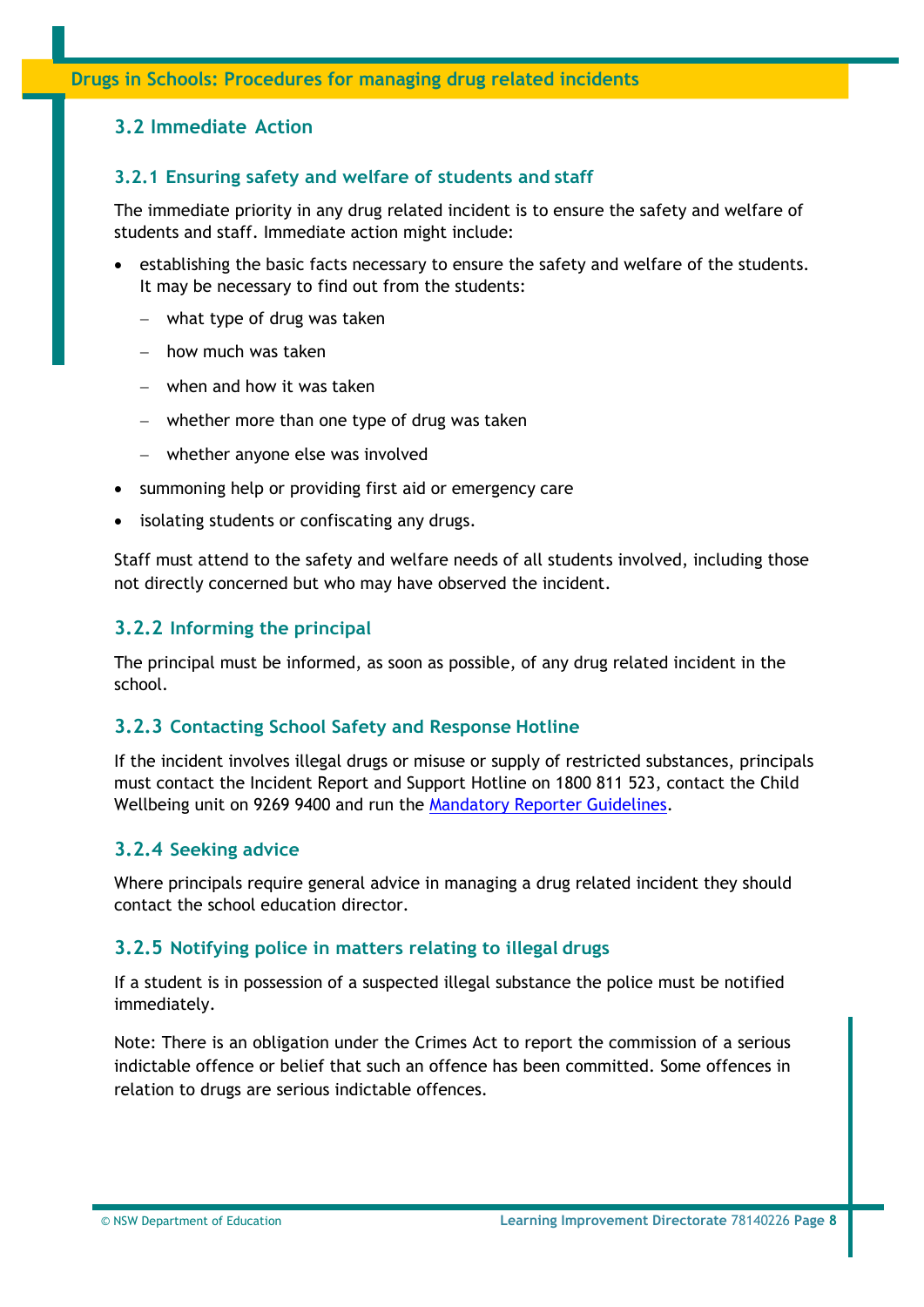## **3.2.6 Informing parents**

In general, the principal should inform parents or carers of the incident and involve them in the management of drug related incidents.

The principal may need to consider informing the parents of students not directly involved but who may have observed the incident.

Refer to 3.1.4 regarding the privacy rights of children and young people.

## **3.2.7 Sending students home**

A student must not be sent out of the school before the end of the school day without notifying a parent or carer and, if necessary, reaching agreement about arrangements for the collection of the student from school.

#### **3.2.8 Staff communication and support**

Relevant staff may need to be briefed about a drug related incident particularly where there is a need to coordinate staff support and implement a management plan for a student.

A briefing might include advice to staff about the basic facts of the incident and advice about appropriate responses staff might give to questions that they may be asked. This will help to avoid inflaming the situation or passing on rumours. The nature of the briefing for staff will vary considerably depending on the nature of the incident.

Depending on the circumstances of the incident, some members of staff may need support.

Refer to 3.1.6 for further information about OH&S obligations.

#### **3.2.9 Incident reports**

Incidents involving illegal drugs, or use or supply of restricted substances must be reported to the police and Incident Report and Support Hotline on 1800 811 523, contact the Child Wellbeing unit on 9269 9400 and run the [Mandatory Reporter](https://reporter.childstory.nsw.gov.au/s/mrg)  [Guidelines.](https://reporter.childstory.nsw.gov.au/s/mrg)

## **3.2.10 Media**

The media may contact the school about a drug related incident. The principal should contact the Media Unit for advice.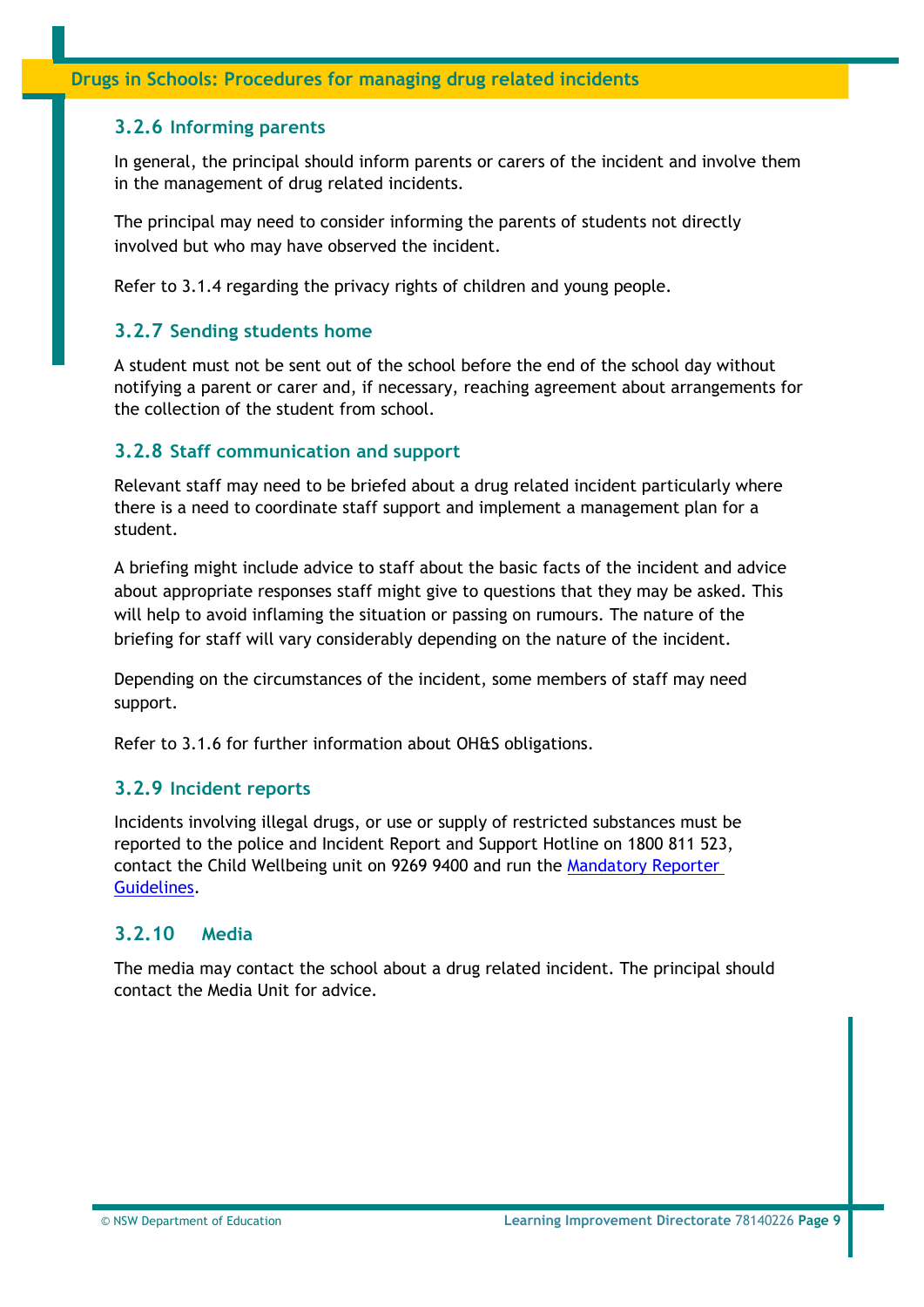## <span id="page-10-0"></span>**3.3 Follow up action - use, possession or supply of illegal drugs**

## **3.3.1 Suspending the student**

Principals must suspend consistently with [Suspension and Expulsion of School Students –](https://policies.education.nsw.gov.au/policy-library/policies/student-discipline-in-government-schools-policy/suspol_07.pdf) [Procedures,](https://policies.education.nsw.gov.au/policy-library/policies/student-discipline-in-government-schools-policy/suspol_07.pdf) any student who uses, or is in possession of, a suspected illegal substance (not including tobacco or alcohol) or supplies a restricted substance.

In implementing [Suspension and Expulsion of School Students -](https://policies.education.nsw.gov.au/policy-library/policies/student-discipline-in-government-schools-policy/suspol_07.pdf) Procedures the principal must take into account factors such as the age, individual needs, any disability, and developmental level of students.

Suspension is to occur immediately if the substance is being represented by the student as an illegal substance, or on confirmation (in accordance with relevant procedures for identification of illegal substances) that the substance is, in fact, illegal.

Students who assist other students to obtain illegal substances or supply restricted substances, such as prescription drugs, are also to be suspended. Refer to Appendix 2 for further information about restricted substances.

## **3.3.2 Identifying substances suspected of being restricted or illegalsubstances**

Principals may be confronted with a situation where substances suspected of being illegal drugs or restricted substances are found in the possession of students or other school community members. To properly identify the substance, principals must seek the assistance of the local police who will come to the school and take possession of the substance.

Where the nature of a substance is in doubt (i.e. the student does not admit the substance is illegal or is not passing the substance off as illegal), principals may request a priority analysis. Priority analysis should only be requested if the decision for disciplinary action depends on the nature of the substance. Otherwise analysis is undertaken at police discretion. The results of a priority analysis will normally be available within 48 hours. If the decision as to the appropriate action is linked to the status of the substance, the principal must defer the decision to suspend the student until the analysis has been completed.

If a priority analysis is required, the principal will:

- ensure the School Safety and Response Unit has been notified through the Incident Report and Support Hotline on 1800 811 523, contact the Child Wellbeing unit on 9269 9400 and run the [Mandatory Reporter Guidelines.](https://reporter.childstory.nsw.gov.au/s/mrg)
- inform the attending police officer of the request
- seek advice from the Director Educational Leadership that priority analysis is required
- − complete Section A of [Request for priority analysis of a substance suspected of](#page-26-0) [being an illegal drug a](#page-26-0)vailable in Appendix 1
- ascertain the Director Educational Leadership's availability before sending the form for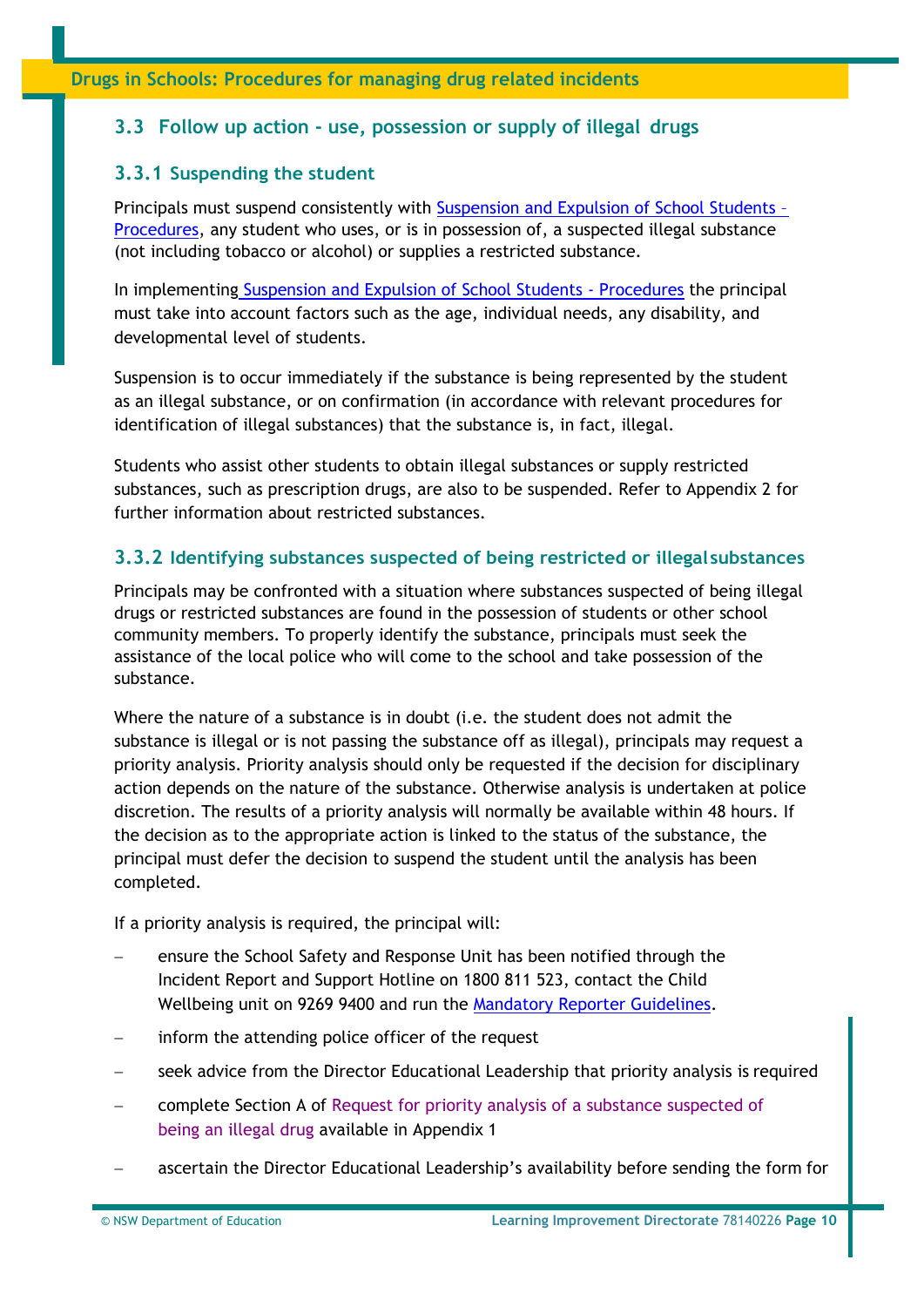endorsement.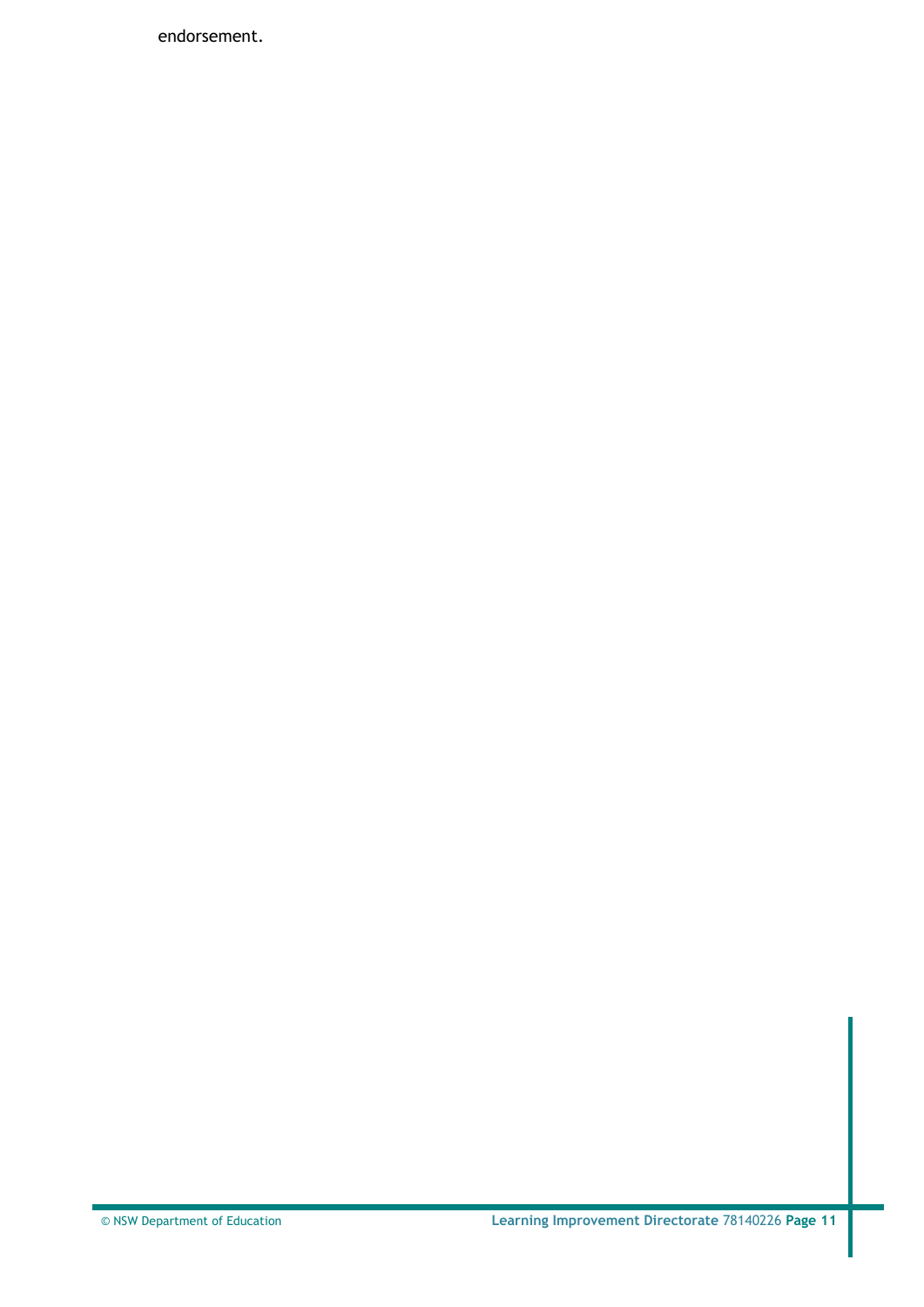#### The **Director Educational Leadership** will:

- − confirm a priority analysis is necessary
- − complete Section B and forward it to the Manager, School Safety and Response.

#### The **Manager, School Safety and Response** will:

- confirm if a priority analysis is necessary
- − complete Section C and forward it to the Police Local Area Command.

Principals will be advised of the result of the analysis by the investigating officer. The outcome of the analysis needs to be passed on to the School Safety and Response Unit so that the report can be updated and payment for the analysis can be approved.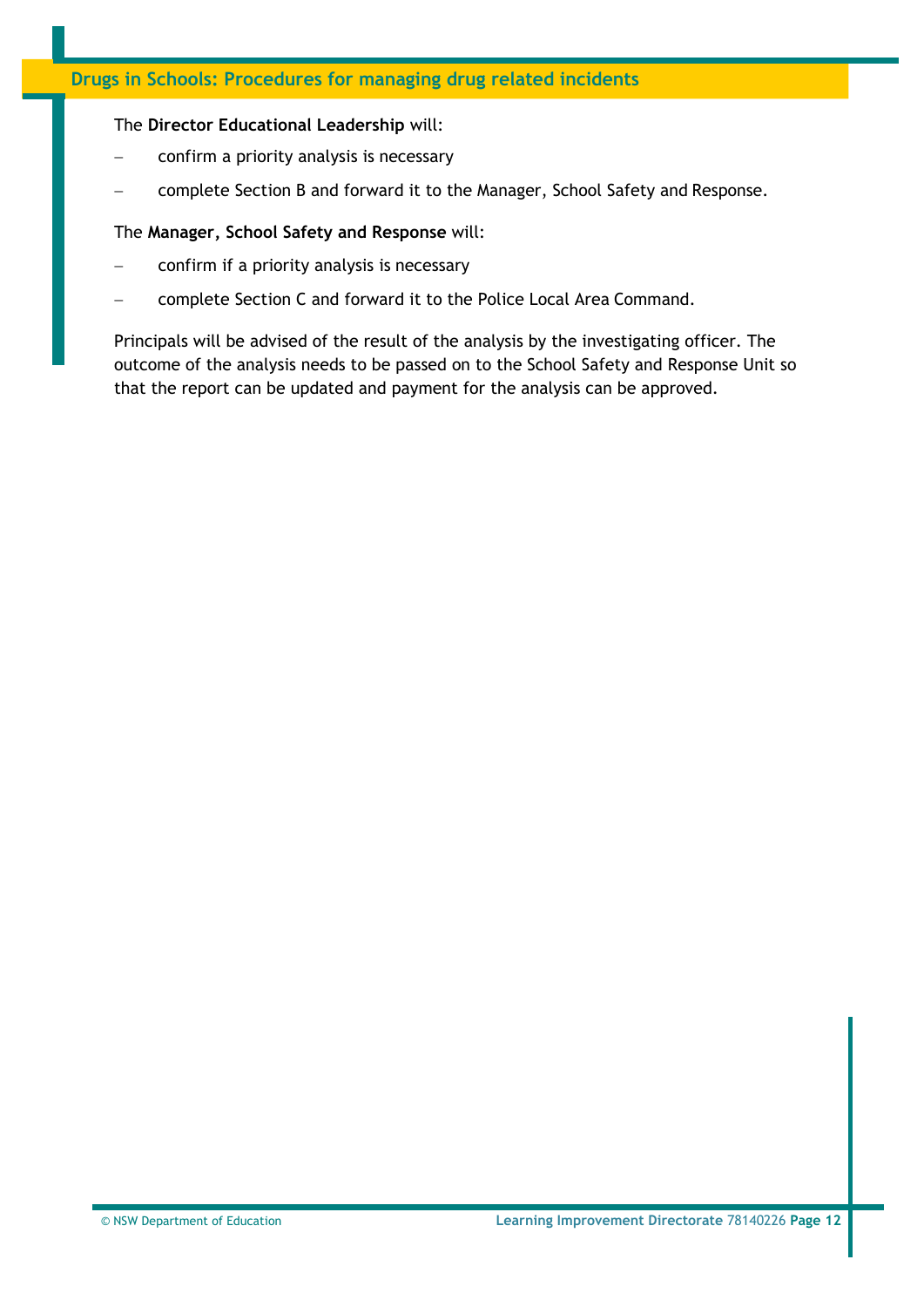# **Summary flowchart: Request for priority analysis of a substance suspected of being an illegal drug**

| School principal                          | Inform the investigating police officer of the<br>$\bullet$<br>intention to request a priority analysis.<br>Complete Section A of the request form.<br>Confirm the Director Educational Leadership's<br>availability before sending.<br>Send the request form to the Director<br>Educational Leadership for endorsement. |
|-------------------------------------------|--------------------------------------------------------------------------------------------------------------------------------------------------------------------------------------------------------------------------------------------------------------------------------------------------------------------------|
| <b>Director Educational</b><br>Leadership | Confirm that a priority analysis is necessary<br>$\bullet$<br>Complete Section B of the request form<br>Send the request form to the School Safety<br>$\bullet$<br>and Response Unit                                                                                                                                     |
| <b>School Safety and Response</b><br>Unit | Review the incident report provided by the school<br>$\bullet$<br>via the Incident Report and Support Hotline<br>Confirm that priority analysis is necessary<br>Complete Section C of the request form<br>Forward the request form to the police local area<br>command                                                   |
| <b>Police Local Area Command</b>          | Arrange priority analysis of the substance<br>Notify the school principal of the results of the<br>$\bullet$<br>analysis                                                                                                                                                                                                 |
| School principal                          | Notify the School Safety and Response Unit of the<br>$\bullet$<br>results of the analysis                                                                                                                                                                                                                                |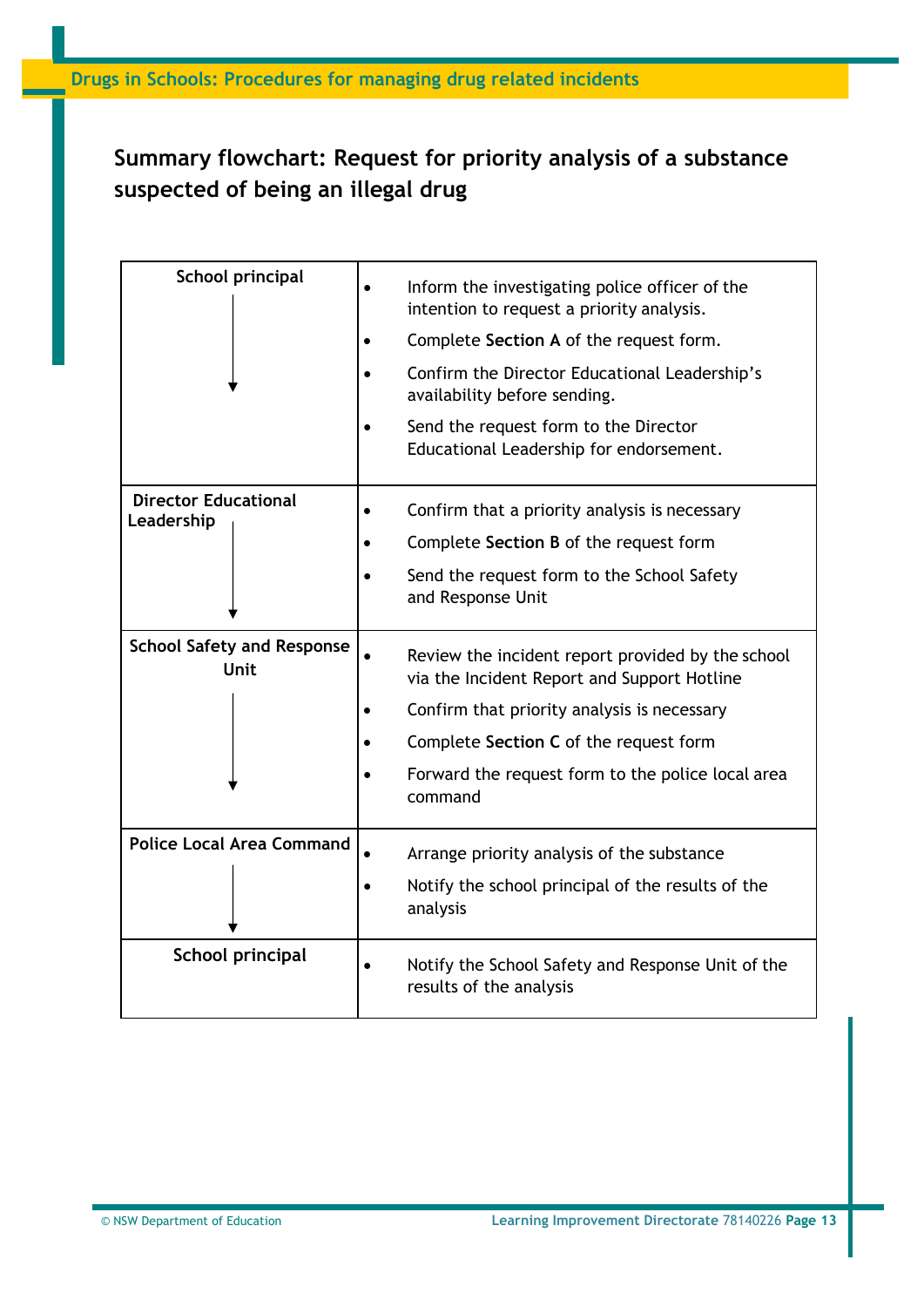## **3.3.3 Securing suspected illegal substances and related items (paraphernalia)**

Principals must ensure that all handling of an illegal substance or a substance suspected of being illegal and related items (paraphernalia) is limited and documented, noting:

- who handled the substance or related items
- − when and where it was handled
- who was present.

When the substance is given to the principal it must be placed in a bag and sealed. The principal will lock the sealed bag in a secure place at the school to which only he or she has the key. This will ensure no other person has access to the substance before the police are able to take possession of it for lawful disposal. The police should be notified immediately and arrangements made for collection of the substance on the same day. Only under exceptional circumstances where the police are unable to attend on the same day should the substance be stored overnight. This should be done in consultation with the police. The principal may negotiate with police to convey the substance to the local police station, if appropriate.

Disposal of the substance is the responsibility of the police. Principals are not required to dispose of the substance and related items (paraphernalia).

## **3.3.4 Police investigations**

Where there are implications of illegal activity, investigation is the responsibility of the police. Principals must not initiate investigations, beyond establishing the basic facts, unless advised to do so by the police.

The police will carry out any enquiries consistent with approved police practice. Principals may obtain further details about police action in schools in [Legal Issues Bulletin No 13, Interviews of](https://detwww.det.nsw.edu.au/media/downloads/directoratesaz/legalservices/ls/legalissuesbul/bulletin13.pdf) [students and staff by police and officers from DoCS in schools and TAFE NSW Institutes \(](https://education.nsw.gov.au/about-us/rights-and-accountability/legal-issues-bulletins)Intranetonly).

For details about what information may be shared and the development of local procedures when there is police investigation of a matter, refer to the [Memorandum of understanding for](https://detwww.det.nsw.edu.au/media/downloads/intranet/lists/directoratesaz/safetysecurity/yr2008/mou.pdf) [information exchange between schools and NSW Police \(](https://detwww.det.nsw.edu.au/media/downloads/intranet/lists/directoratesaz/safetysecurity/yr2008/mou.pdf)Intranet only).

Decisions about criminal investigation in a matter involving a student and illegal drugs are the responsibility of police.

A police investigation of a particular matter does not remove the principal's obligation to deal with the behaviour as an internal disciplinary action and to impose or resolve suspensions.

Further information regarding police involvement in incidents involving illegal or restricted drugs can be obtained from the School Safety and Response Unit. The unit has police officers available to provide advice.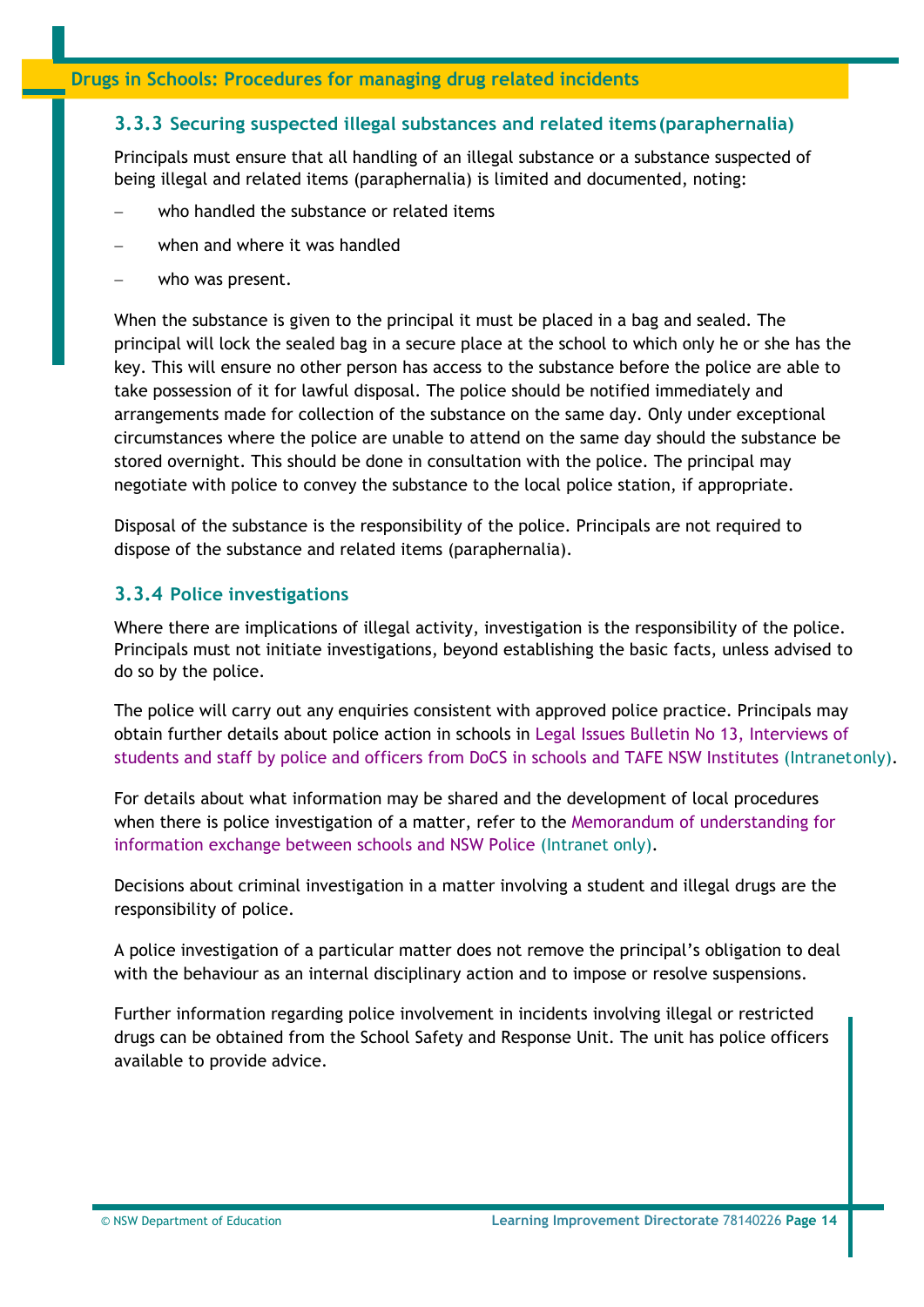#### **3.3.5 Contacting parents**

Immediate verbal notification must be made to parents or carers when a student is suspended and this is to be followed by written advice within 24 hours.

#### **3.3.6 Resolving the suspension**

Resolution of suspensions for drug related incidents must be consistent with Section 7.3, [Suspension and Expulsion of School Students -](https://www.det.nsw.edu.au/policies/student_serv/discipline/stu_discip_gov/suspol_07.pdf) Procedures.

The principal must convene a suspension resolution meeting of personnel involved in the welfare and guidance of the student, including the parents or carers, to discuss the basis on which the suspension will be resolved. For a long suspension, this must be convened at the earliest opportunity.

Where necessary, principals must organise an interpreter, cultural assistance or translation of documents to allow parents or carers to participate fully in the process. For details on arranging an on-site or telephone interpreter, refer to the [Department's](https://education.nsw.gov.au/teaching-and-learning/curriculum/multicultural-education/interpreting-and-translations) [website.](http://www.schools.nsw.edu.au/adminsupport/intertranslate.php)

## **3.3.7 Return to school**

Principals are encouraged to facilitate the student's return to school by involving them in a targeted intervention to help them change their drug related behaviours. Participation in an appropriate program can take place before or after the student's return to school and should not delay the resolution of the suspension.

School counsellors, in consultation with parents/carers, will assist principals to:

- assess the student's involvement with drugs and implement appropriate strategies to help the student to change their behaviour
- determine the nature of the targeted intervention program.

The targeted intervention might include:

- − counselling at school
- − participation in a school-based intervention program
- referral to a specialised drug and alcohol or health service.

Refer to Section 5 for further information about appropriate interventions.

#### **3.3.8 Monitoring students on return to school**

Appropriate staff within the school's student welfare team will monitor progress and provide support to the student on return to school. A student who has been suspended for supplying illegal or restricted drugs must return to school with a re-entry plan that ensures that behaviour and progress are strictly monitored. It is important that confidentiality and privacy be respected. Refer to [Privacy Bulletin](https://detwww.det.nsw.edu.au/media/downloads/directoratesaz/legalservices/ls/privacy/bulletins/bulletin5.pdf) 5.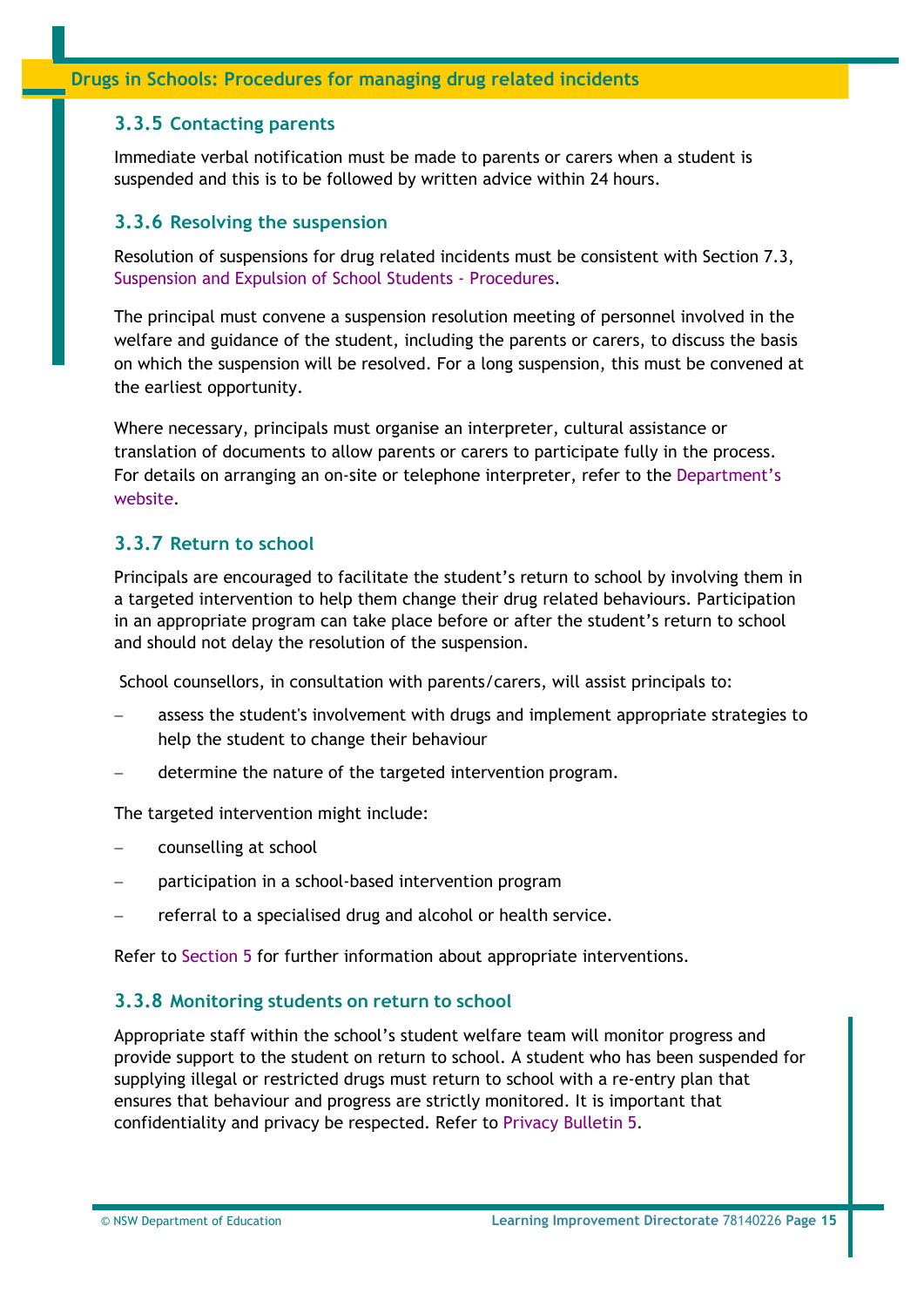## **3.3.9 Reviewing the school supervision plan**

It is the responsibility of the police to investigate any illegal activity within the school or the wider community. The school, however, must make it clear to students and the community that unlawful behaviour is not acceptable. Inaction can be interpreted as condoning unlawful activities. After an incident involving illegal drugs the principal will consider whether the incident is part of a wider problem within the school community.

Appropriate actions following an illegal drugs incident would include:

- − reviewing the school's supervision plan to ensure that opportunities for using or supplying drugs at school are minimised
- reminding the school community about the school's rules and departmental policy on drugs
- staff vigilance in bringing to the attention of the principal any information they may have from their day-to-day observations and interactions with students that suggest illegal activities might be occurring within the school. If preliminary enquiries indicate that there are implications of illegality, the principal must refer the matter to the police for advice on how to proceed.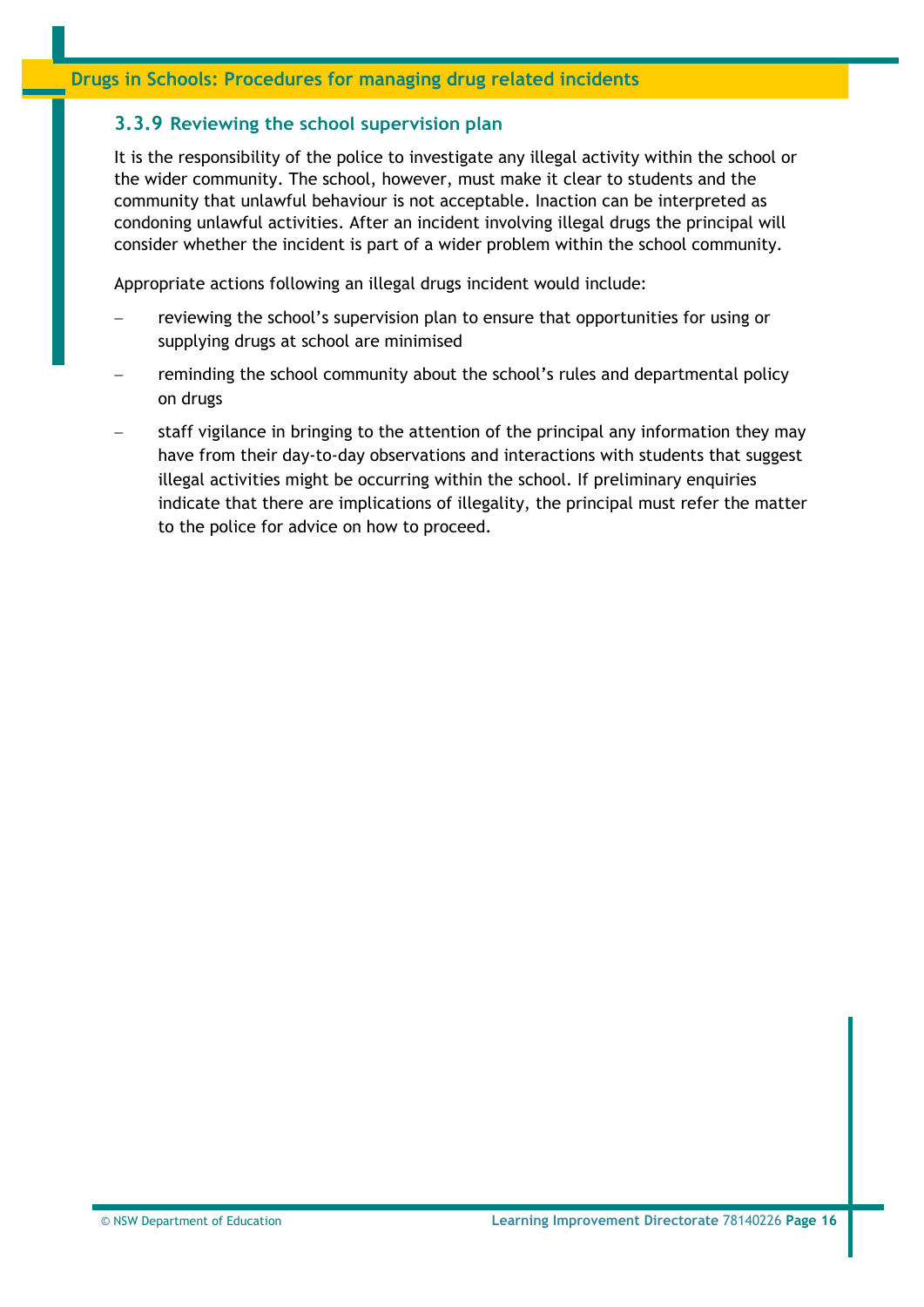## <span id="page-17-0"></span>**3.4 Follow up action – tobacco, e-cigarettes, vaping and alcohol**

The principal will implement the school's student welfare and discipline policies and strategies appropriate to the circumstances. Student use of tobacco, e-cigarettes and alcohol is primarily a health issue.

As alcohol and tobacco are not illegal substances, principals will not automatically suspend students for their possession or use at school.

In circumstances where measures detailed under Section 6.1.3, [Suspension and Expulsion](https://www.det.nsw.edu.au/policies/student_serv/discipline/stu_discip_gov/suspol_07.pdf) [of School Students -](https://www.det.nsw.edu.au/policies/student_serv/discipline/stu_discip_gov/suspol_07.pdf) Procedures, have been unsuccessful in resolving inappropriate behaviour, a short suspension may be imposed for continued disobedience in use of alcohol, tobacco and e-cigarettes.

If a student is suspended, appropriate staff within the school's student welfare team will monitor progress and provide support to the student on return to school. It is important that confidentiality and privacy be respected.

If a student is caught smoking tobacco, e-cigarettes or vaping a substance that has been mixed with an illegal drug, it must be treated as an illegal drug issue, not a tobacco issue.

Students who use tobacco and e-cigarettes at school may be dependent on nicotine which is a highly addictive drug. Refer to 5.2 for information on the Quitline.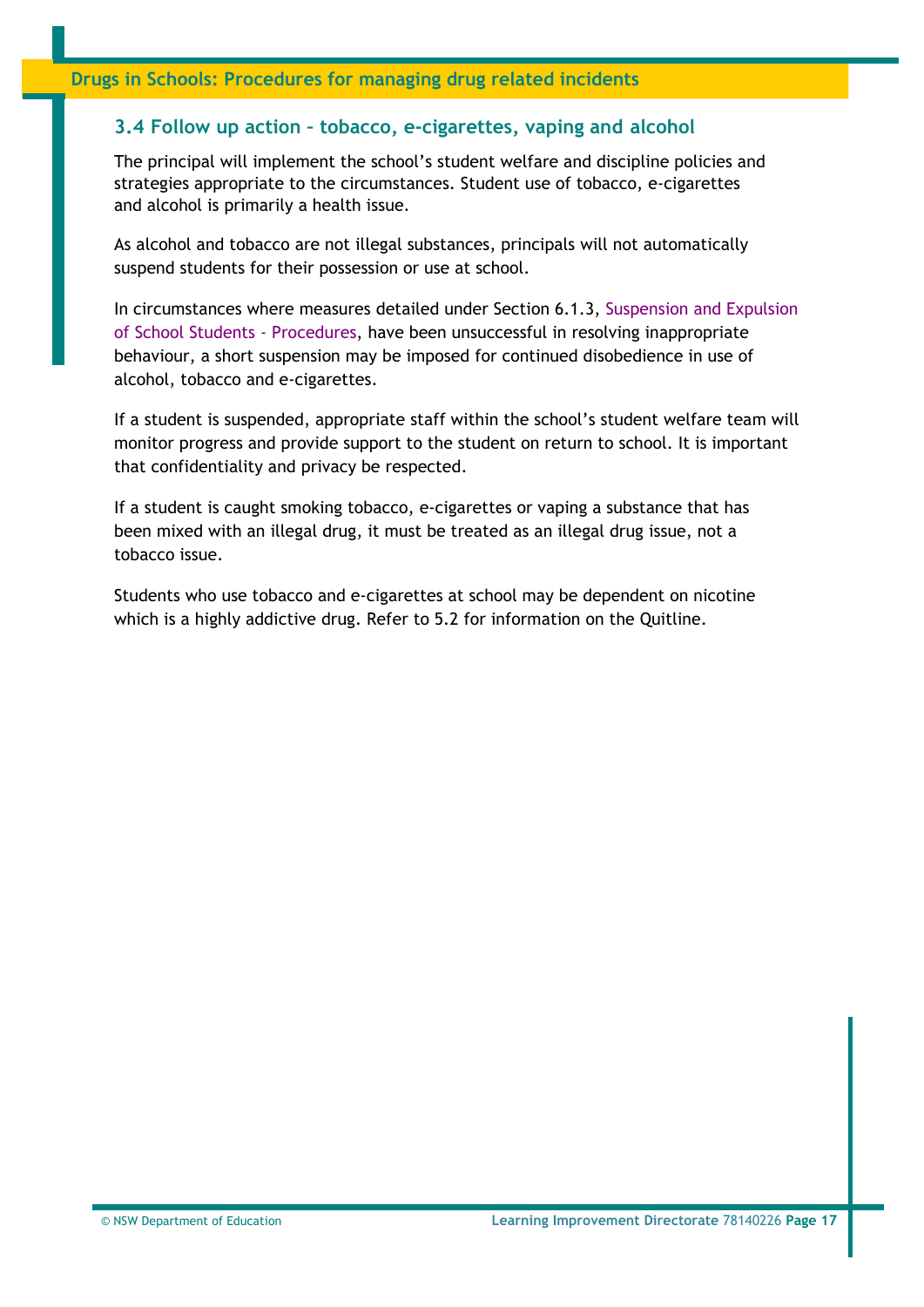## <span id="page-18-0"></span>**3.5 Follow-up action - misuse of over-the-counter and prescribed medications, including supply of restricted substances**

Where there are concerns that a student is misusing over-the-counter or prescribed medicines, the principal will discuss possible interventions with the student, where appropriate, or with the school counsellor or the parents or carers.

If doubts remain as to the medical circumstances of the case or possible treatment required, the parents can be advised to consult the family doctor.

If there are concerns that student misuse of prescribed medications could have implications of illegality, the principal will refer the matter to the police to seek advice as to the next appropriate steps to be taken. The School Safety and Response Unit should also be notified. Where the police are consulted the parents of any students involved will be informed as soon as practicable.

In cases where students are supplying a restricted substance, police and School Safety and Response Unit must be notified. Principals will manage the situation consistent with [Suspension and Expulsion of School Students –](https://www.det.nsw.edu.au/policies/student_serv/discipline/stu_discip_gov/suspol_07.pdf) Procedures.

Refer to the Student Health in NSW Public Schools: a Summary and [Consolidation](https://policies.education.nsw.gov.au/policy-library/policy-groups/whs-and-wellbeing?refid=285789) of Policy (PD [20040034\)](https://www.det.nsw.edu.au/policies/student_serv/student_health/student_health/PD20040034.shtml?level) for information about the administration of prescribed [medications,](http://www.schools.nsw.edu.au/studentsupport/studenthealth/individualstud/adminmedicine/index.php) the [supply](http://www.schools.nsw.edu.au/studentsupport/studenthealth/individualstud/adminmedicine/supplystomed/index.php) and [storage of medications a](http://www.schools.nsw.edu.au/studentsupport/studenthealth/individualstud/adminmedicine/supplystomed/index.php)t school.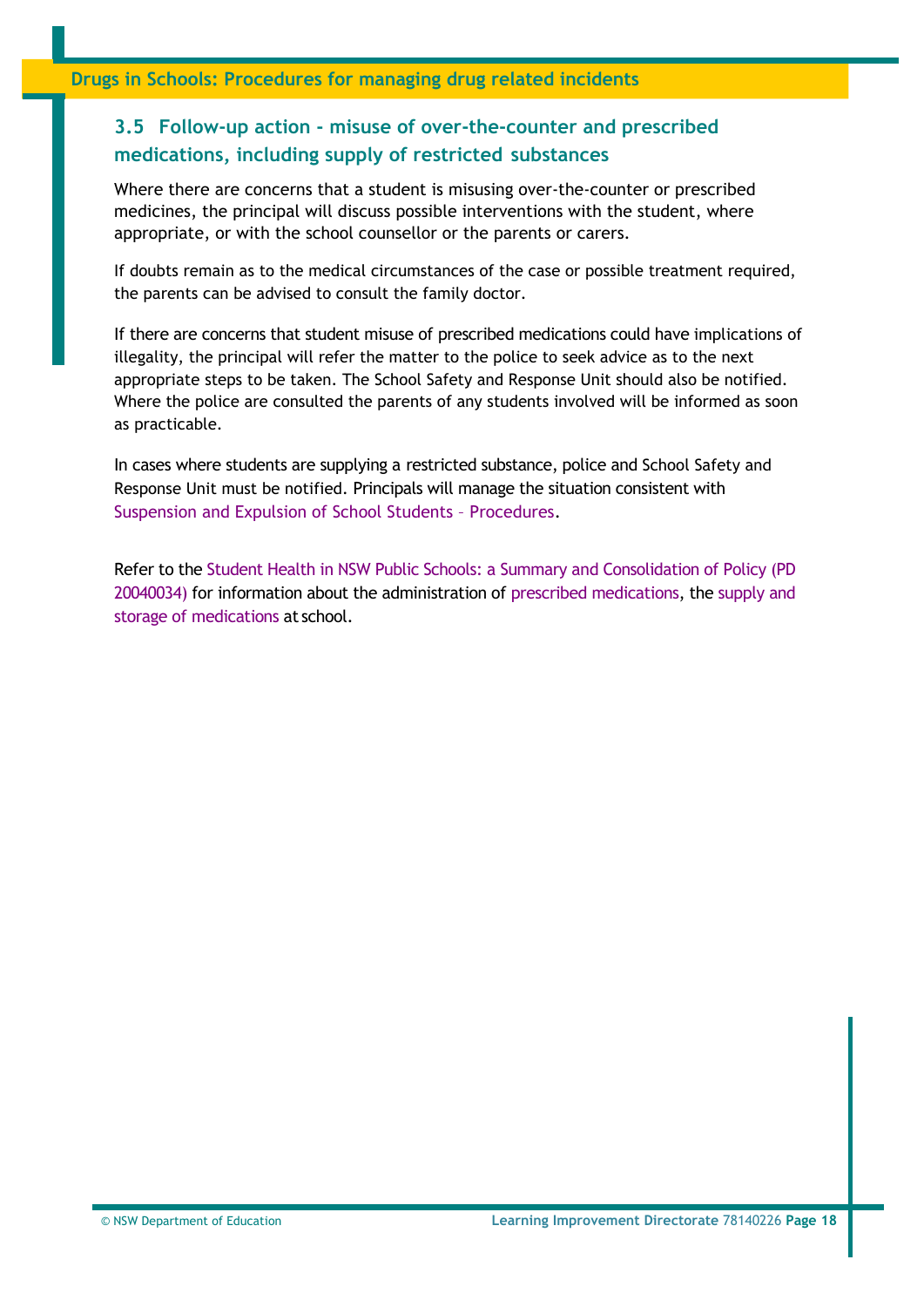## <span id="page-19-0"></span>**3.6 Follow-up action - misuse of inhalants/solvents**

Misuse of inhalants/solvents (also known as volatile substances) by children and young people is a matter for serious concern. These substances include butane gas, aerosol sprays, petrol, glue, correction fluids, paint thinners, and cartridge bulbs for whipped cream dispensers.

Inhalants are not illegal substances and it is not an offence to inhale products containing volatile substances.

Young people who are regular or chronic inhalants users have often experienced many adverse life circumstances and will require coordinated support from a number of community agencies. Effective management requires schools to work collaboratively with other agencies including NSW Health, Department of Community Services, NSW Police and non government and community organisations.

In cases where students are sniffing inhalants or solvents, students may be supported by:

- providing an individualised education program that highlights the harms associated with sniffing, assists the student to find alternative behaviours and identifies a specific support network so that he or she knows where to get help
- identifying and providing an appropriate mentoring strategy
- maintaining links with local area health service staff regarding joint case management to ensure a coordinated approach, especially with parentsand community.

Where schools require assistance in managing issues involving the use of inhalants/ solvents they should contact the regional office and refer to the booklet, [Sniffing: The](http://www.schools.nsw.edu.au/media/downloads/schoolsdrug/learning/yrk12focusareas/druged/snifsolvents.pdf) [Dangers of Solvent Use by Young People](http://www.schools.nsw.edu.au/media/downloads/schoolsdrug/learning/yrk12focusareas/druged/snifsolvents.pdf)*.*

#### **Education about inhalants/solvents**

In general, it is not appropriate, where students are not using inhalants, to include specific information about them in drug education lessons. This has the potential to arouse young people's curiosity and increase experimentation with these readily available substances.

Inhalants /solvents must not be referred to as 'drugs'. One approach to teaching about inhalants is to refer to them as 'poisons' and to link prevention messages to topics such as poisons, product safety, first aid and fire safety.

It is, however, important for staff members to be aware of the various products that offer potential for abuse of solvents, to know how they are abused and to be aware of the effects of abuse.

Contact the regional officer responsible for drug education for more information on approaches to inhalant/solvent education where this is a need in the school community.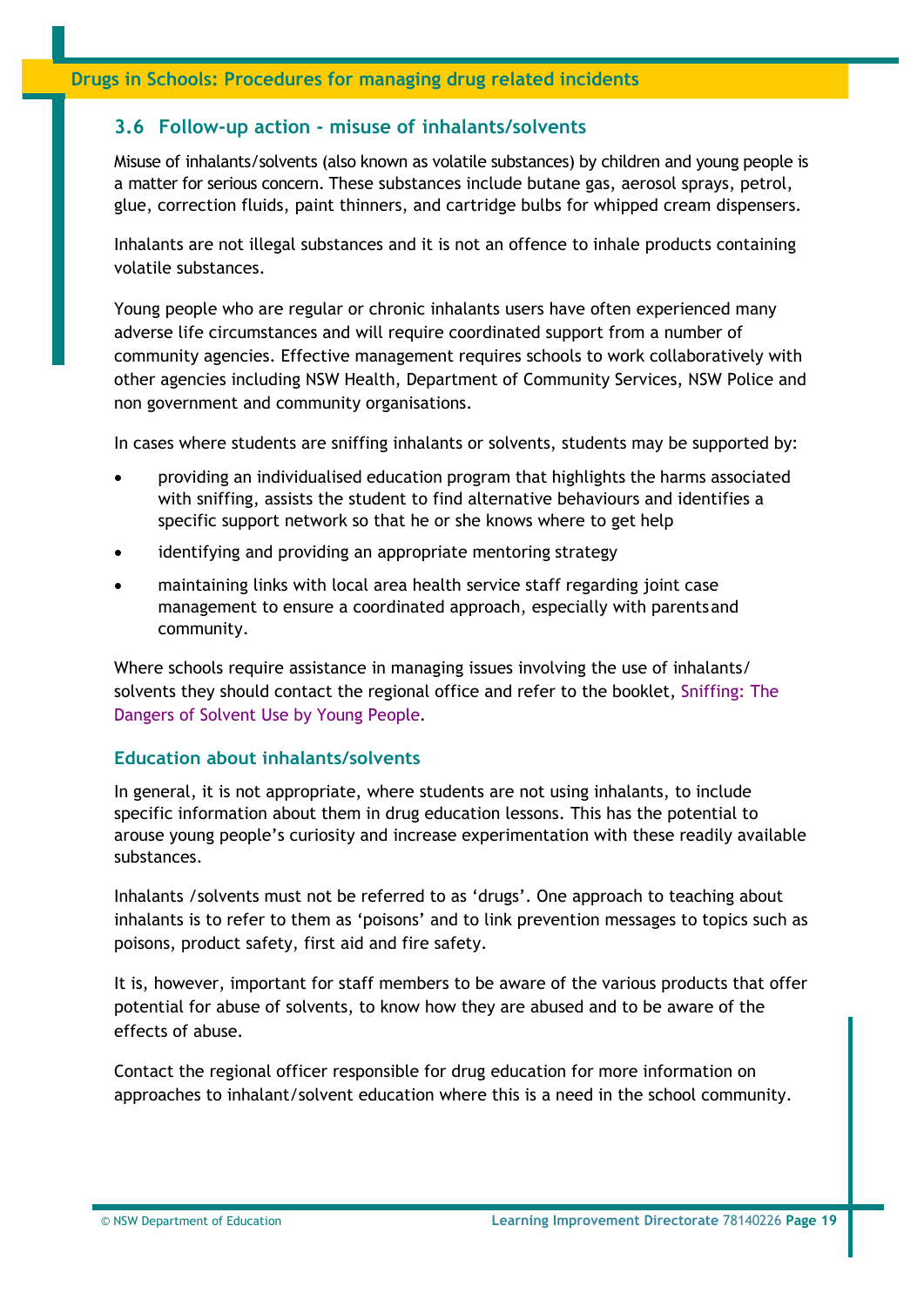#### **SUMMARY FLOWCHART**

<span id="page-20-0"></span>

© NSW Department of Education **Learning Improvement Directorate** 78140226 **Page 20**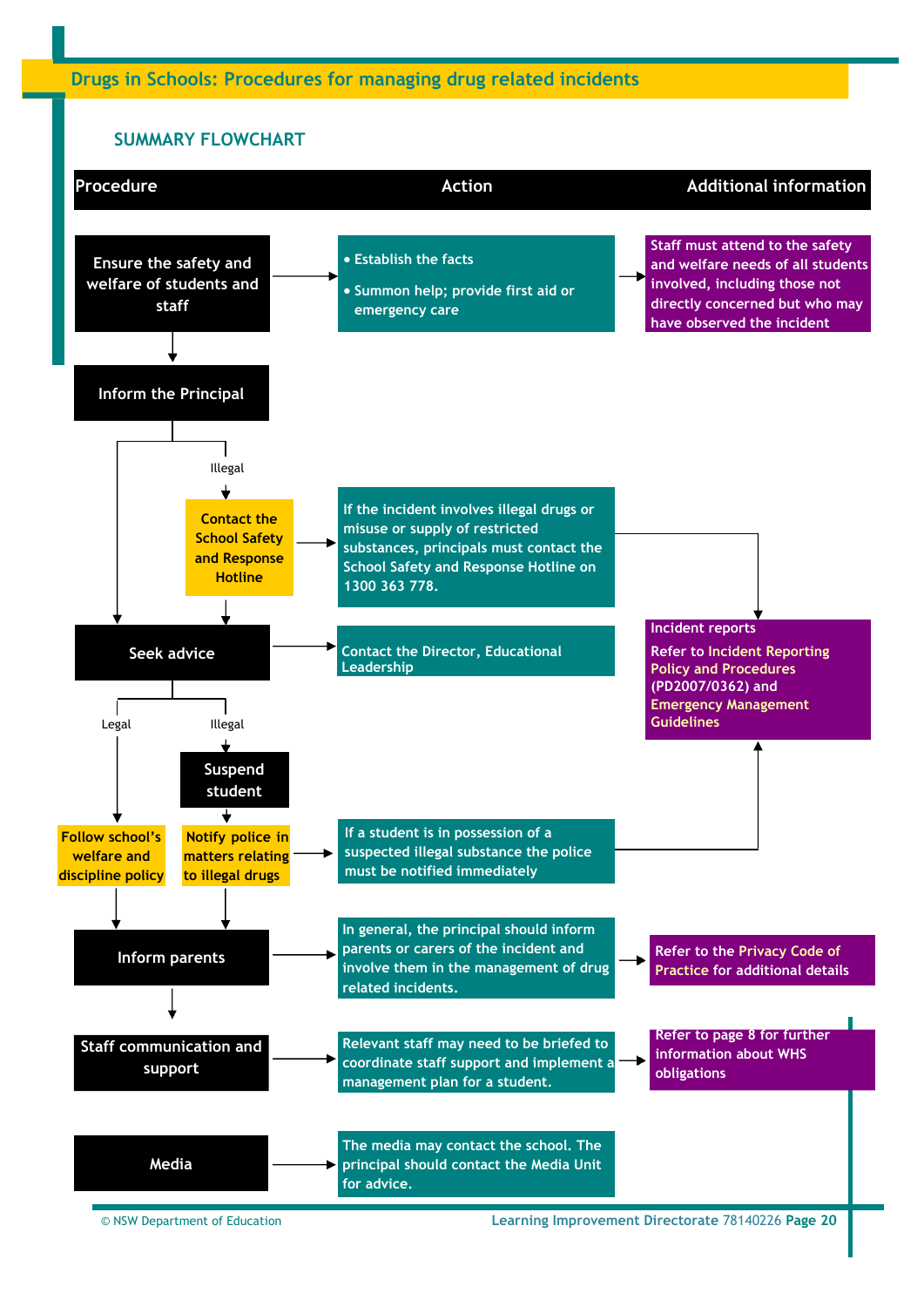## <span id="page-21-0"></span>**4 DRUG TESTING STUDENTS, INCLUDING BREATH TESTING**

Students must not be drug tested at school or during school activities such as school socials, excursions and sporting events. This includes breath testing. If staff believe that a student is intoxicated or under the influence of drugs including alcohol, staff will follow departmental procedures for responding to students who are unwell.

Students who become unwell at school are best transferred to the care of a parent/caregiver. The aim of care given at school to such students is to make them comfortable in the interim. Refer to Section 6.3 [Student Health in NSW Public Schools: A summary and consolidation of](https://policies.education.nsw.gov.au/policy-library/policy-groups/whs-and-wellbeing?refid=285789) [policy \(PD 20040034V01\) f](https://www.det.nsw.edu.au/policies/student_serv/student_health/student_health/PD20040034.shtml?level)or further information.

In some cases it may be necessary to summon help or provide first aid or emergency care.

Once the immediate safety and welfare of the student have been ensured, any follow up action must be appropriate to the circumstances and consistent with the *Drugs in Schools Policy* and departmental procedures.

The role of the school is to educate young people about drugs and provide support where students are involved in drug related incidents in schools. Educational programs, counselling, effective monitoring and support for young people who may have drug use problems are more appropriate options for schools than drug testing.

The use of drug testing is contrary to some of the key aims of government school education including establishing and maintaining the trust of students. There are important considerations about cost, accuracy and sensitivity, relevance, privacy and due process rights of students, and which drugs are detected.

Drug tests are limited in their capacity to show whether a person has a drug related problem and to indicate the degree of impairment. They do not explain why a student is using a drug or how to effectively intervene to support the student to overcome problems. A report, *Drug Testing in Schools: evidence impacts and alternatives*, by the Australian National Council on Drugs released in March 2009, concludes that there is insufficient evidence to show drug testing in schools has any benefits, it lacks evidence of effectiveness and introducing it could create mistrust and stigmatisation between students and teachers.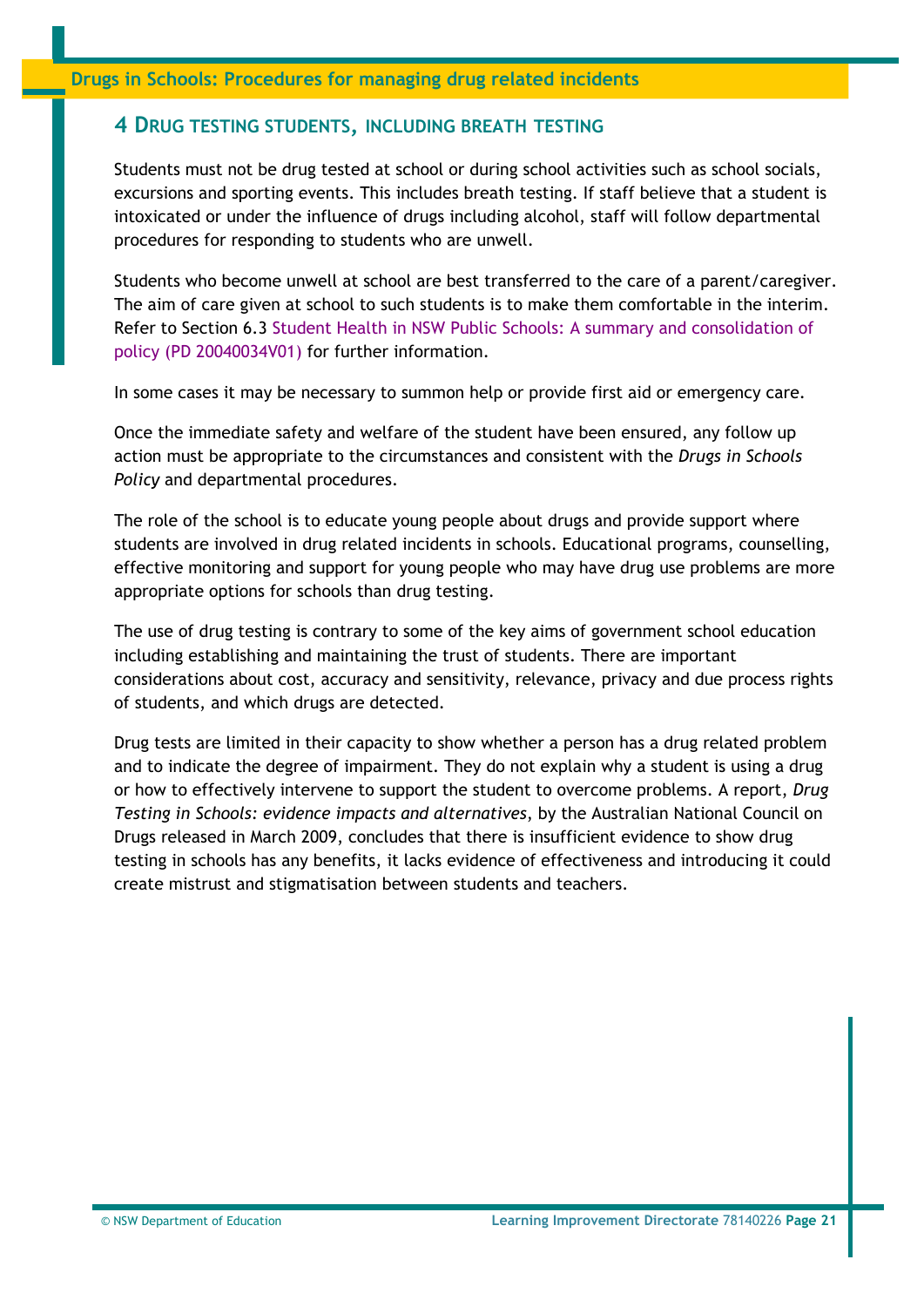## <span id="page-22-0"></span>**5 SCHOOL BASED INTERVENTIONS FOR STUDENTS WITH DRUG RELATED PROBLEMS**

Schools can play a role in early intervention for students who experience drug use problems by providing support at school and linking students and their families to relevant community agencies. Problems may then be reduced or eliminated before they become entrenched.

Schools cannot address the problems of drug use alone. Parents or carers should be consulted and involved wherever possible. Schools need to work collaboratively with community agencies, particularly where specialised treatment services are required.

#### <span id="page-22-1"></span>**5.1 Assessment**

A careful assessment of student needs is critical in determining an appropriate intervention. The following are some of the important questions to consider.

Why is the student using the drug?

Young people use drugs for a variety of reasons including availability, experimentation and risk taking, to change their perceptions and heighten sensations, association with peers who use drugs, rebellion, to relax, to help eliminate problems or relieve symptoms of anxiety or depression and to boost confidence and self esteem.

What is the type of drug use?

Most drug use among adolescents is experimental and occasional. Some young people, however, may develop problems with drug use and may become dependent.

What is the impact of the drug use?

Is it compromising the student's safety, participation at school or relationships with significant others?

In what context does the drug use occur?

Is it restricted to social activities or is the student drinking or using substances alone?

Are there any other concerning indicators?

These may include depression, anxiety, violence or self harming behaviours.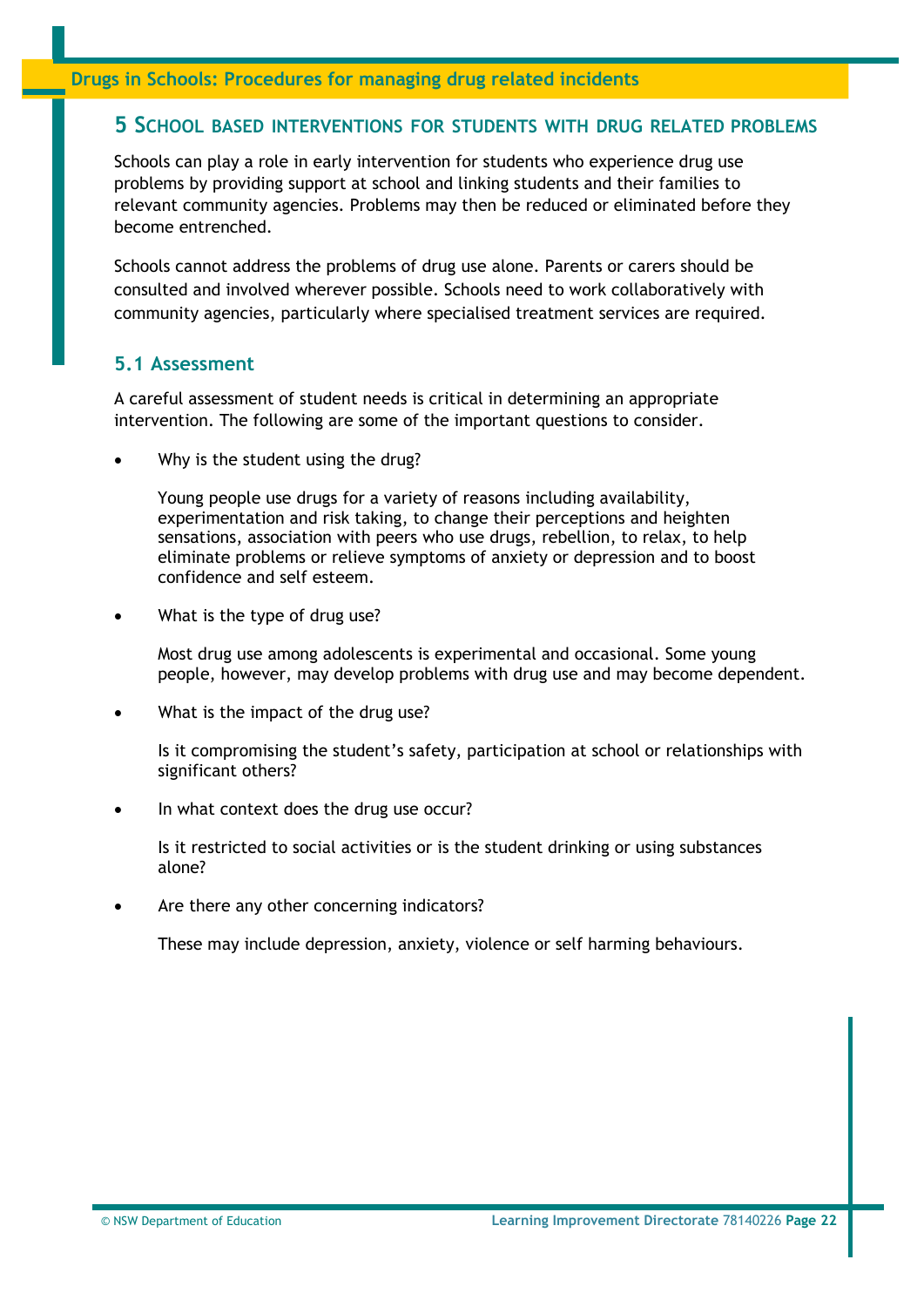#### **Drugs in Schools: Procedures for managing drug related incidents**

How vulnerable is the student?

Is he or she isolated, with an unsupportive home and social environment?

Is the student dependent on the drug?

The longer a certain behaviour has been sustained, the harder it is to change. Drug dependence is a chronic relapsing condition and a young person who is drug dependent may require support over a long period of time from home, school and specialised services to help him or her overcome drug dependence.

Does the student see his or her drug use as a problem?

A student who does not perceive his or her drug use as a problem will not be motivated to change. Motivation is important in changing any established behaviours.

Appropriate supportive intervention may need to address a number of aspects of the student's life, including at school and home, amongst peers and in the wider community.

## <span id="page-23-0"></span>**5.2 Intervention**

#### **Drug awareness**

Some students may require information about the health, social and legal consequences of drug use. This may be an appropriate intervention where there is concern that the student is placing himself or herself at risk of further disciplinary action including suspension or adverse health and social consequences.

The student could be provided with appropriate materials including:

[Drugs and alcohol: What you need to know?](https://positivechoices.org.au/documents/zIFrmBcLeo/drug-education-student-booklet/)

## **Referral to the school counsellor**

Consideration must be given to referring students involved in a drug related incident to the school counsellor. Referral is indicated when:

- there are concerns that the drug use may be a symptom of underlying school or family problems or mental health problems
- − there are significant problems at school such as serious behaviour problems
- the drug use behaviour is associated with high levels of risk to the student
- the student's drug use is causing significant disruption to his or her school and social functioning
- the student appears to be using drugs in an attempt to cope with his or her problems
- the student appears to be drug dependent
- the student has been suspended for possession, use or supply of illegal drugs.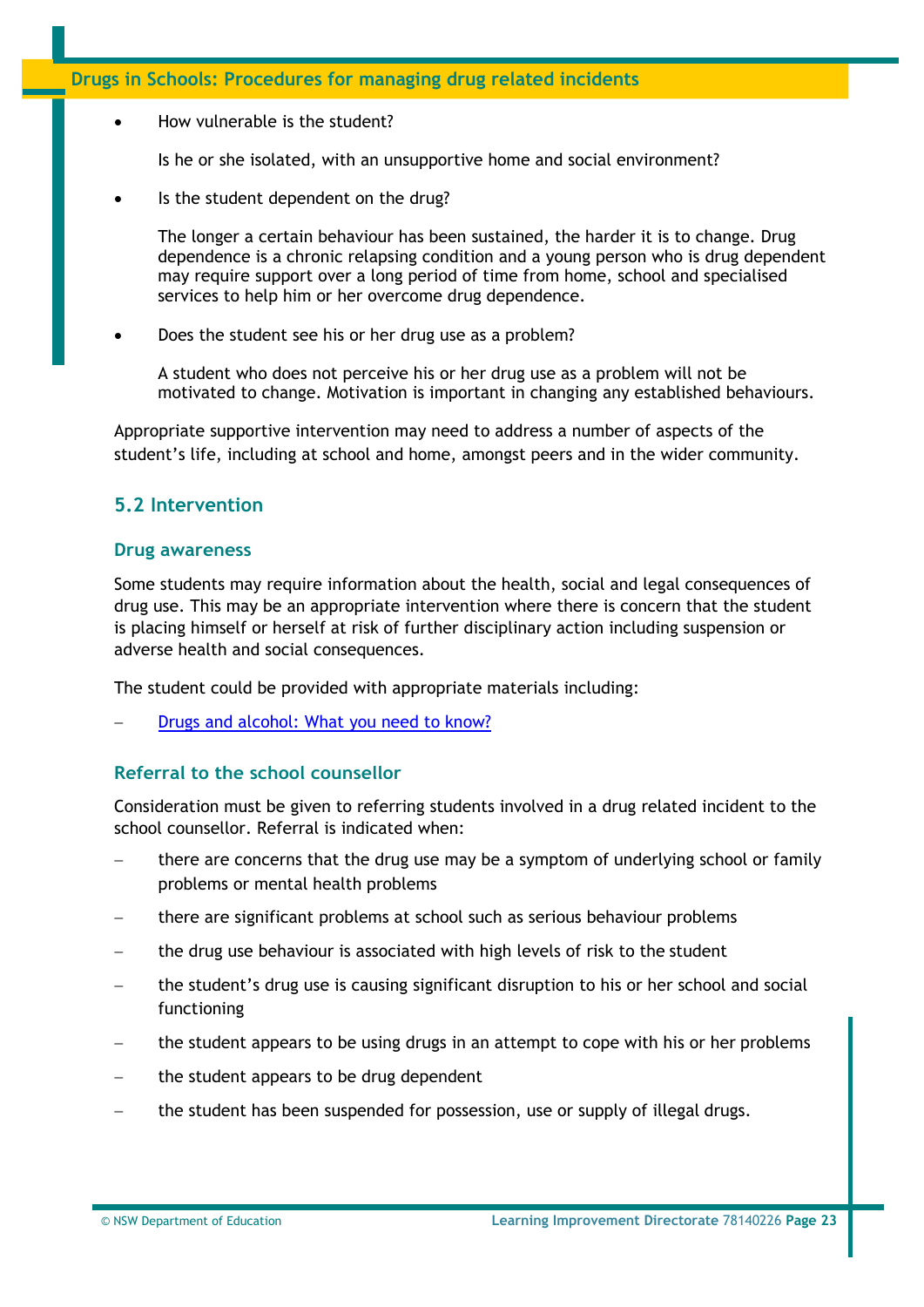School counsellors have additional training to assist them to work with students who have drug and alcohol problems. The counsellor can assess the student's drug use, including motivation to change, and can assess the need to refer the student to other health professionals.

#### **Referral to specialist health and drug and alcohol services**

The school counsellor may recommend to the student and their family that referral to a specialised service such as a drug and alcohol service, a youth service or a mental health service would be an appropriate intervention.

Referral agencies may develop a plan to support the student and family that might include:

- individual drug and alcohol counselling for the student over a number of weeks
- participation by the student in a skills training program tailored to address issues relating to problematic drug use
- − participation in a residential drug treatment program
- − other specialist intervention for the student, such as counselling or psychiatric treatment, to address mental health problems
- family therapy
- parent participation in a parent support group.

The plan might also include:

- − the nomination of a case manager and point of contact with the school
- strategies to support the student at school
- an agreement about appropriate exchange of information between the school, the parents or carers and the agency.

The school counsellor may be involved in aspects of the management of the intervention.

#### **Quitline 13 78 48**

Students who smoke may be addicted to nicotine. Encouraging students to seek help through the Quitline may be appropriate.

The Quitline 13 78 48 is a free confidential telephone based service primarily designed to help smokers quit smoking. The Quitline 13 78 48 can also provide assistance to the family and friends of smokers and others requesting information about smoking. An interpreter service is available for those who are not fluent in English.

#### **Other school programs and support**

Some students involved in a drug related incident may be experiencing difficulties at school such as:

- − behaviour problems
- − poor school attendance
- − poor peer adjustment
- − bullying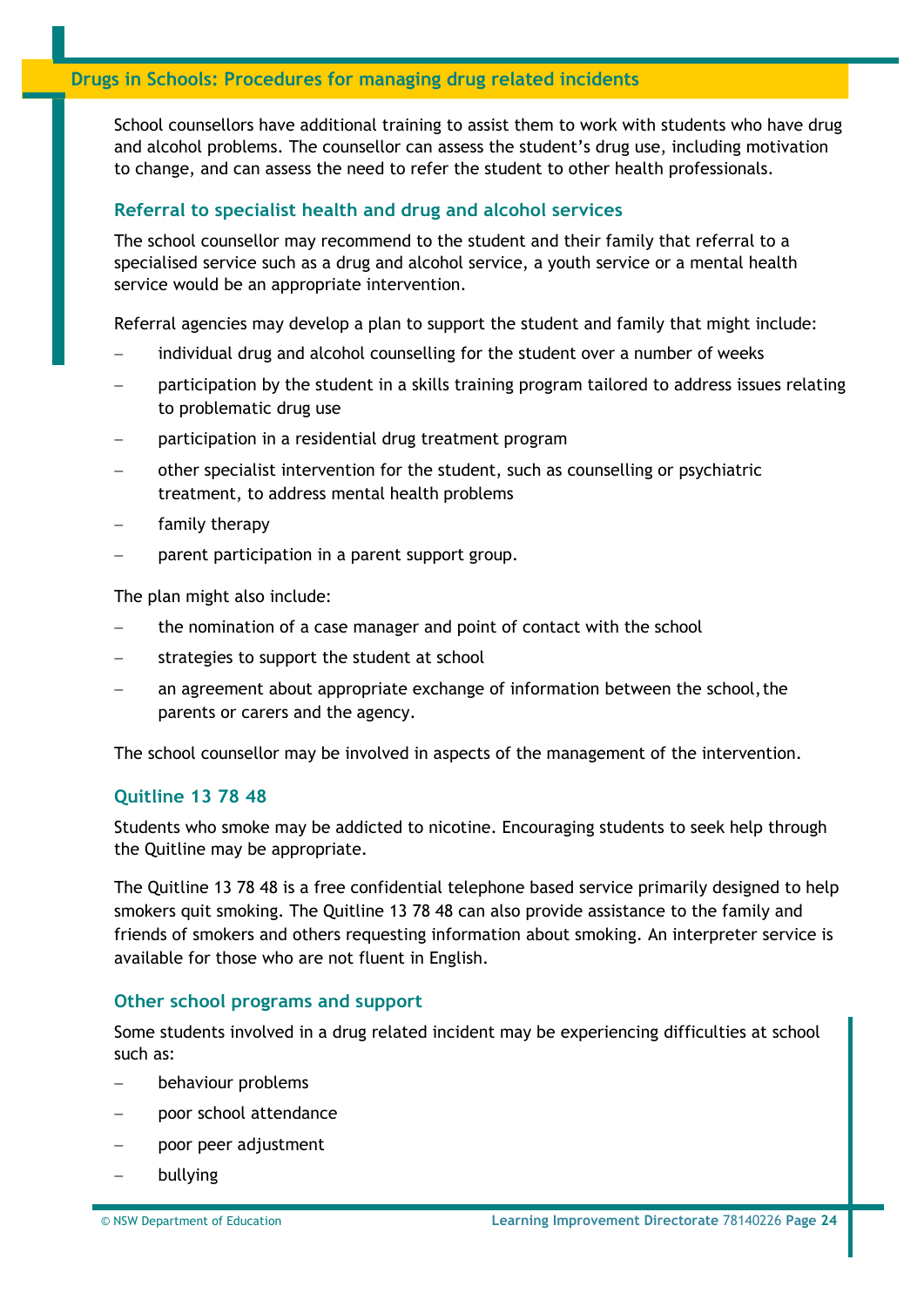#### **Drugs in Schools: Procedures for managing drug related incidents**

- − learning difficulties
- poor school achievement
- − disengagement from school.

These problems may be contributing factors to the student's drug use. Referral to relevant supports within the school and the region must be made to ensure that appropriate programs to assist the student can be developed and implemented. Relevant support personnel might include:

- − learning support team
- support teacher learning assistance
- − behaviour team
- − home school liaison officer
- − Aboriginal community liaison officer
- − multicultural community information officer
- student welfare consultant.

## **Disciplinary action**

Where disciplinary action is appropriate, this might include:

- − warning
- loss of privilege
- − detention
- − discussing with parents their role in promoting acceptable student behaviour
- suspension, where the circumstances warrant it.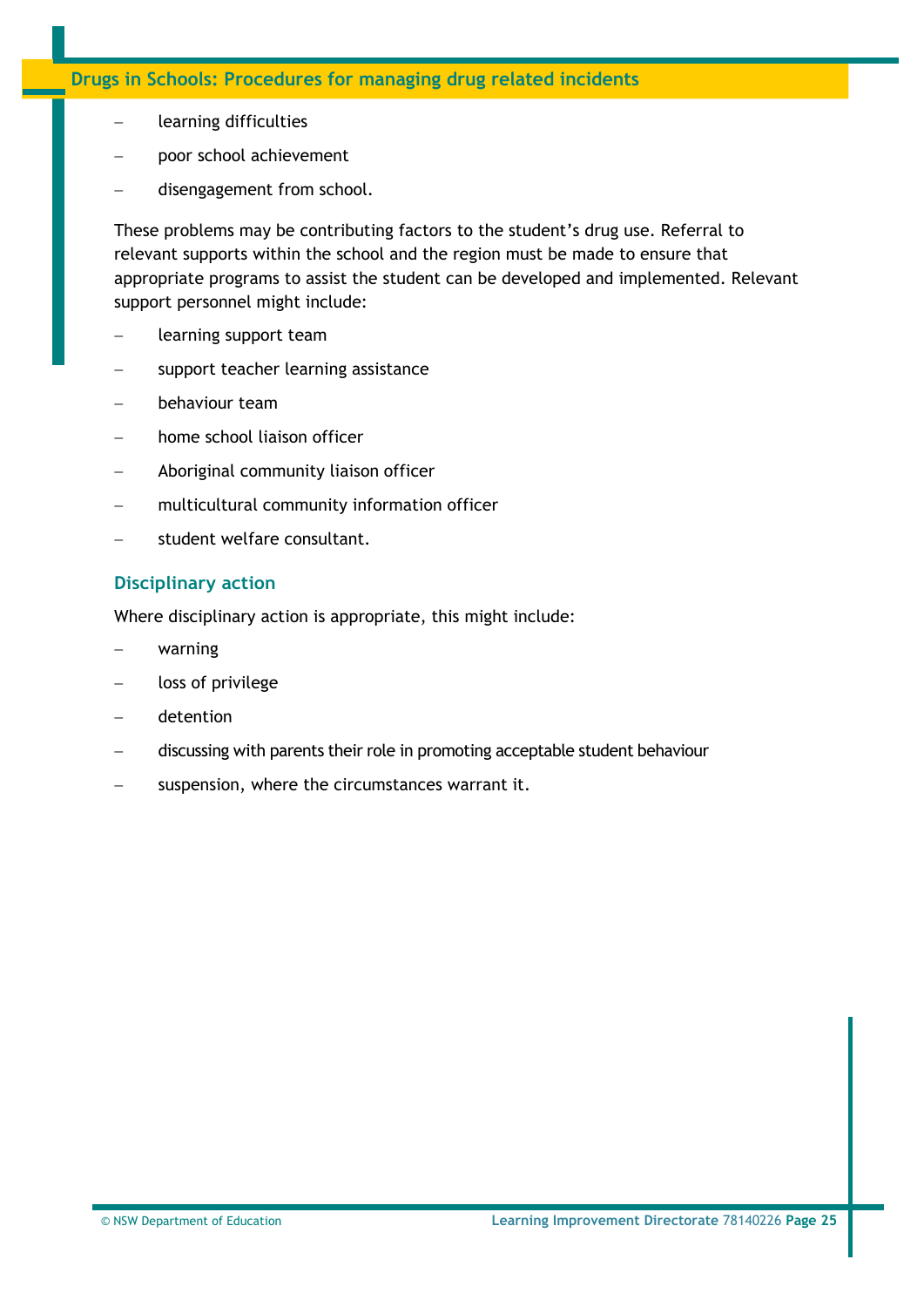<span id="page-26-0"></span>**Request for priority analysis of a substance suspected of being an illegal drug**

|                                                                 | Manager, School Safety and Response Unit for approval                                                                                                                                                                                |  |  |  |
|-----------------------------------------------------------------|--------------------------------------------------------------------------------------------------------------------------------------------------------------------------------------------------------------------------------------|--|--|--|
| <b>SECTION A</b>                                                |                                                                                                                                                                                                                                      |  |  |  |
| Date of request: $\frac{1}{\sqrt{2\pi}}$ / ________ / _________ |                                                                                                                                                                                                                                      |  |  |  |
|                                                                 | School: <u>Andreas Andreas Andreas Andreas Andreas Andreas Andreas Andreas Andreas Andreas Andreas Andreas Andreas Andreas Andreas Andreas Andreas Andreas Andreas Andreas Andreas Andreas Andreas Andreas Andreas Andreas Andre</u> |  |  |  |
|                                                                 |                                                                                                                                                                                                                                      |  |  |  |
|                                                                 |                                                                                                                                                                                                                                      |  |  |  |
|                                                                 |                                                                                                                                                                                                                                      |  |  |  |
|                                                                 |                                                                                                                                                                                                                                      |  |  |  |
|                                                                 | School Safety and Response Unit - Incident Report No. __________________________                                                                                                                                                     |  |  |  |
|                                                                 | Brief details of the incident that gave rise to the request for priority analysis:                                                                                                                                                   |  |  |  |
|                                                                 |                                                                                                                                                                                                                                      |  |  |  |
|                                                                 |                                                                                                                                                                                                                                      |  |  |  |
|                                                                 |                                                                                                                                                                                                                                      |  |  |  |
|                                                                 |                                                                                                                                                                                                                                      |  |  |  |
|                                                                 |                                                                                                                                                                                                                                      |  |  |  |
|                                                                 |                                                                                                                                                                                                                                      |  |  |  |
|                                                                 |                                                                                                                                                                                                                                      |  |  |  |
|                                                                 |                                                                                                                                                                                                                                      |  |  |  |
|                                                                 |                                                                                                                                                                                                                                      |  |  |  |
|                                                                 |                                                                                                                                                                                                                                      |  |  |  |
|                                                                 | SECTION B: Endorsed by the Director, Educational Leadership                                                                                                                                                                          |  |  |  |
|                                                                 |                                                                                                                                                                                                                                      |  |  |  |
|                                                                 |                                                                                                                                                                                                                                      |  |  |  |
|                                                                 |                                                                                                                                                                                                                                      |  |  |  |
|                                                                 |                                                                                                                                                                                                                                      |  |  |  |
|                                                                 |                                                                                                                                                                                                                                      |  |  |  |
| Director, Educational Leadership                                |                                                                                                                                                                                                                                      |  |  |  |
|                                                                 |                                                                                                                                                                                                                                      |  |  |  |
|                                                                 | SECTION C: Approved by Manager, School Safety and Response Unit                                                                                                                                                                      |  |  |  |
|                                                                 |                                                                                                                                                                                                                                      |  |  |  |
|                                                                 |                                                                                                                                                                                                                                      |  |  |  |
|                                                                 | <u> 1990 - Jan Samuel Barbara, martin da shekara ta 1991 - An tsara tsa a shekara tsa a tsa a tsa a tsa a tsa a t</u>                                                                                                                |  |  |  |
|                                                                 | Name:___________________________________Signature:_________________________________Date: / / _                                                                                                                                       |  |  |  |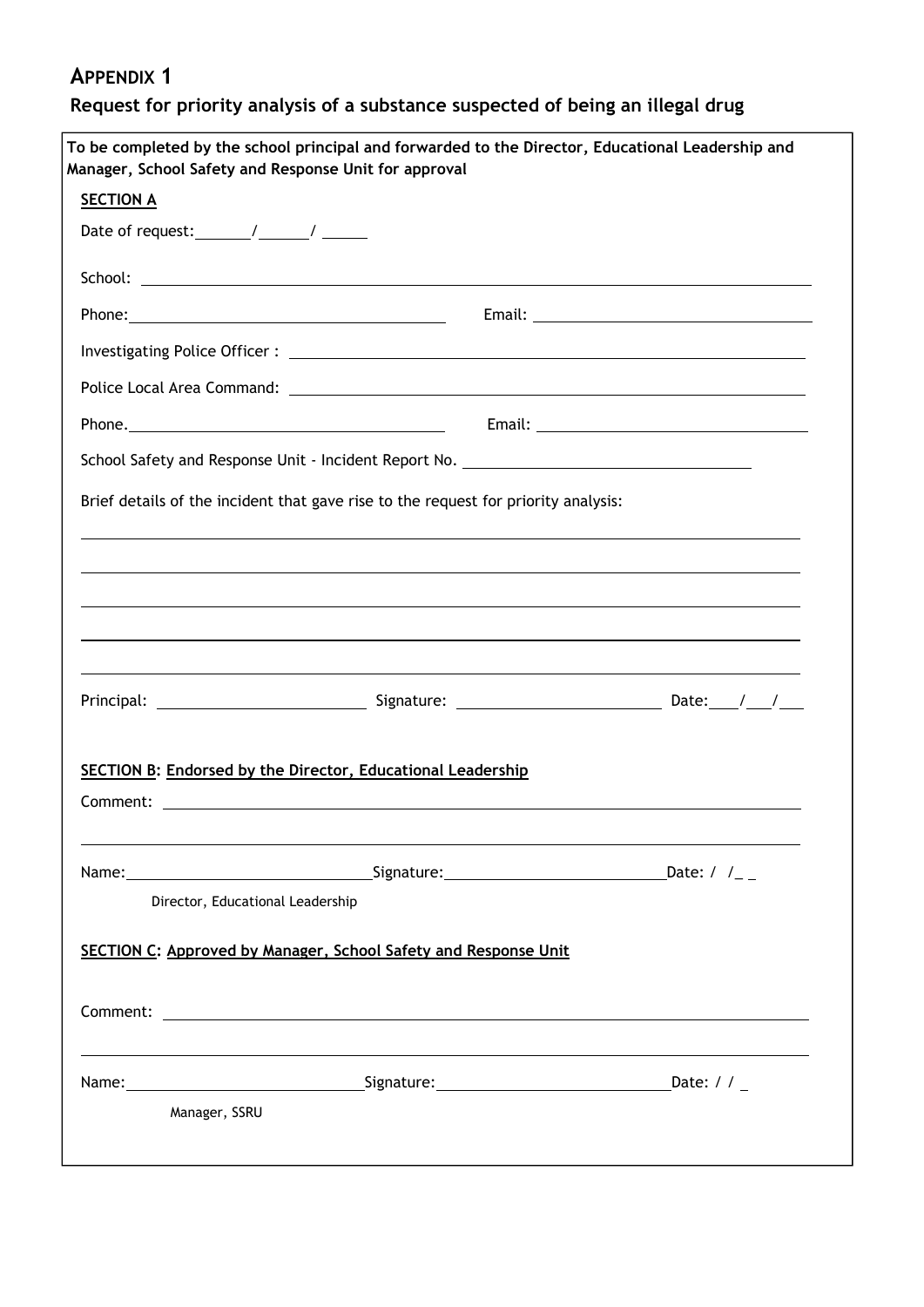<span id="page-27-0"></span>**Drugs in Schools: Procedures for managing drug related incidents**

## **APPENDIX 2**

## <span id="page-27-1"></span>**Laws regarding tobacco, alcohol, inhalants, prescribed medications**

#### **Tobacco**

Tobacco products are not prohibited drugs as defined by the *Drug Misuse and Trafficking Act 1985.* Their possession and use do not constitute an offence.

The *Public Health Act 1991* states that a person who sells tobacco products or non tobacco smoking products to a person who is under the age of 18 years is guilty of an offence.

Recent amendments to the Public Health Act 1991 include banning the sale of sweet, fruit or confectionery flavoured tobacco products and tobacco products from mobile or temporary premises including at events targeted at young people such as music festivals.

<span id="page-27-2"></span>For more information contact your local [Public Health Unit.](http://www.health.nsw.gov.au/publichealth/Infectious/phus.asp) To report an offence, please contact the Tobacco Information Line 1800 357 412 or alternatively email [tobacco@doh.health.nsw.gov.au o](mailto:tobacco@doh.health.nsw.gov.au)r the nearest police station.

#### **Smoke-free Environment Act 2000**

The NSW *Smoke-free Environment Act 2000* requires enclosed public places to be smoke free. The ban includes smoking cigarettes, pipes, cigars or other products in any form.

Schools are listed as an example of a smoke free place under Schedule 1 of the Act if they are an enclosed public place. An 'enclosed' public place means having a ceiling or roof and, except for doors and passageways, completely or substantially enclosed whether permanently or temporarily. Playgrounds or open areas would not come under this definition. The NSW Department of Education and Training further requires that smoking is prohibited on all school premises for staff, students and visitors.

Section 9 of the Act requires that signs be displayed in prominent areas of the premises notifying that smoking is prohibited and Clause 4 of the *Smoke-free Environment Regulation 2007* refers to the prescribed requirements for signs being displayed in smoke free zones. Under clause 5 of the Regulation there is an exemption for displaying signs, if the place is one in which persons would reasonably be expected to know, by custom or otherwise, that smoking is not permitted and in which persons do not usually smoke.

provide implements to facilitate smoking, (e.g. ashtray), and the occupier: The Act (Section 7) provides that it is an offence for a person to smoke in a smoke free area. Section 8 indicates that an occupier is guilty of an offence if someone smokes in a smoke free area. (An occupier includes a person having management or control of the premises (or part of the premises) or someone in charge of the premises). It is a defence to a prosecution under section 8 if the occupier (or the agent or employee), did not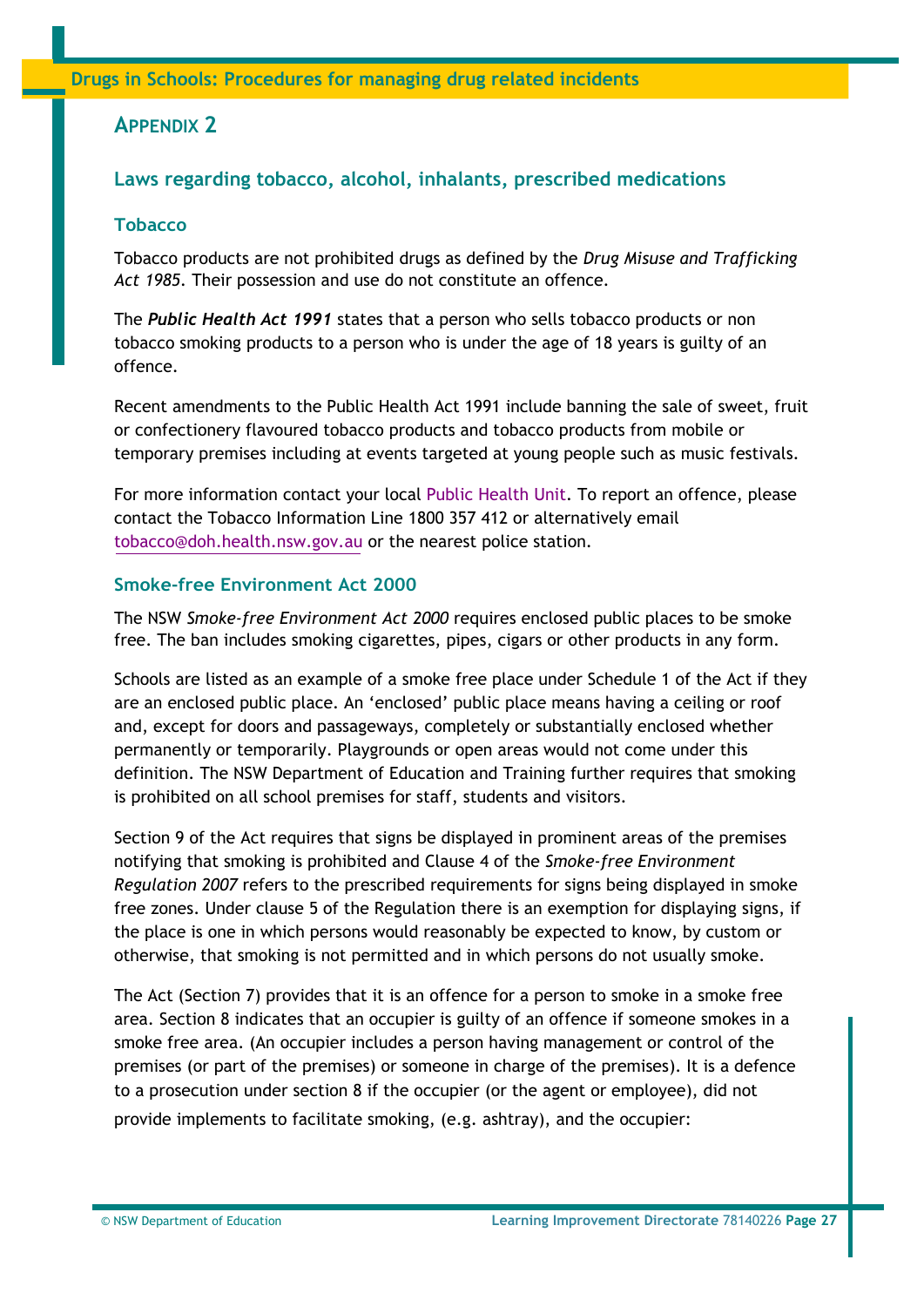## **Drugs in Schools: Procedures for managing drug related incidents**

- did not know or could not reasonably be expected to have known that a person was smoking; or
- on becoming aware that a person was smoking, advised the person that he or she was committing an offence, asked them to stop or required them to leave the premises if the person continued to smoke.

Principals must:

- comply with the Department's policy on smoking on school premises
- ensure that the prohibition of smoking on school premises is well known tostudents, parents, staff and others who use the school facilities by means of the school discipline policy, school rules and other communications, and
- do what is reasonable to enforce the policy.

The agreement with community groups who use school facilities includes the prohibition of smoking as a condition of use. Refer to [Community Use of School Facilities Policy](https://www.det.nsw.edu.au/policies/administrative/facilities/comm_use/implementation_3_PD20090400.shtml?level) [Statement and Implementation Procedures](https://www.det.nsw.edu.au/policies/administrative/facilities/comm_use/implementation_3_PD20090400.shtml?level)*.*

Schools that wish to display signs may obtain them free of charge from [NSW Health Better](http://www.health.nsw.gov.au/health-public-affairs/bhc/bhc.html) [Health Centre.](http://www.health.nsw.gov.au/health-public-affairs/bhc/bhc.html)

#### <span id="page-28-0"></span>**Non tobacco smoking products**

A person who sells a non tobacco smoking product to a person under 18 years is guilty of an offence. A non tobacco smoking product is defined as any product (other than a tobacco product) that is intended to be smoked and includes any product known or described as *herbal* cigarettes or e-cigarettes.

## <span id="page-28-1"></span>**Alcohol**

Alcohol products are not prohibited drugs as defined by the *Drug Misuse and Trafficking Act 1985.* The *Liquor Act 2007* contains a number of offence provisions that make it unlawful for liquor to be supplied to under 18s. This prohibition applies in licensed premises, and, except where liquor is supplied by a parent or guardian, or by another adult with a parent or guardian's consent, anywhere else, including schools, homes, halls, parks and other places. Sanctions for this offence include a maximum court fine of \$11,000 and/or 12 months imprisonment, or an on-the-spot penalty of \$1,100.

Parents and other adults should be aware that it is against the law to supply alcohol to under 18s as part of Higher School Certificate celebrations, school formals, schoolies week or other activities involving under 18s.

\$220 applies for these offences. In addition, prohibitions also apply to under 18s drinking alcohol on, or taking it away from, licensed premises. A maximum court fine of \$2,200 or an on-the-spot penalty of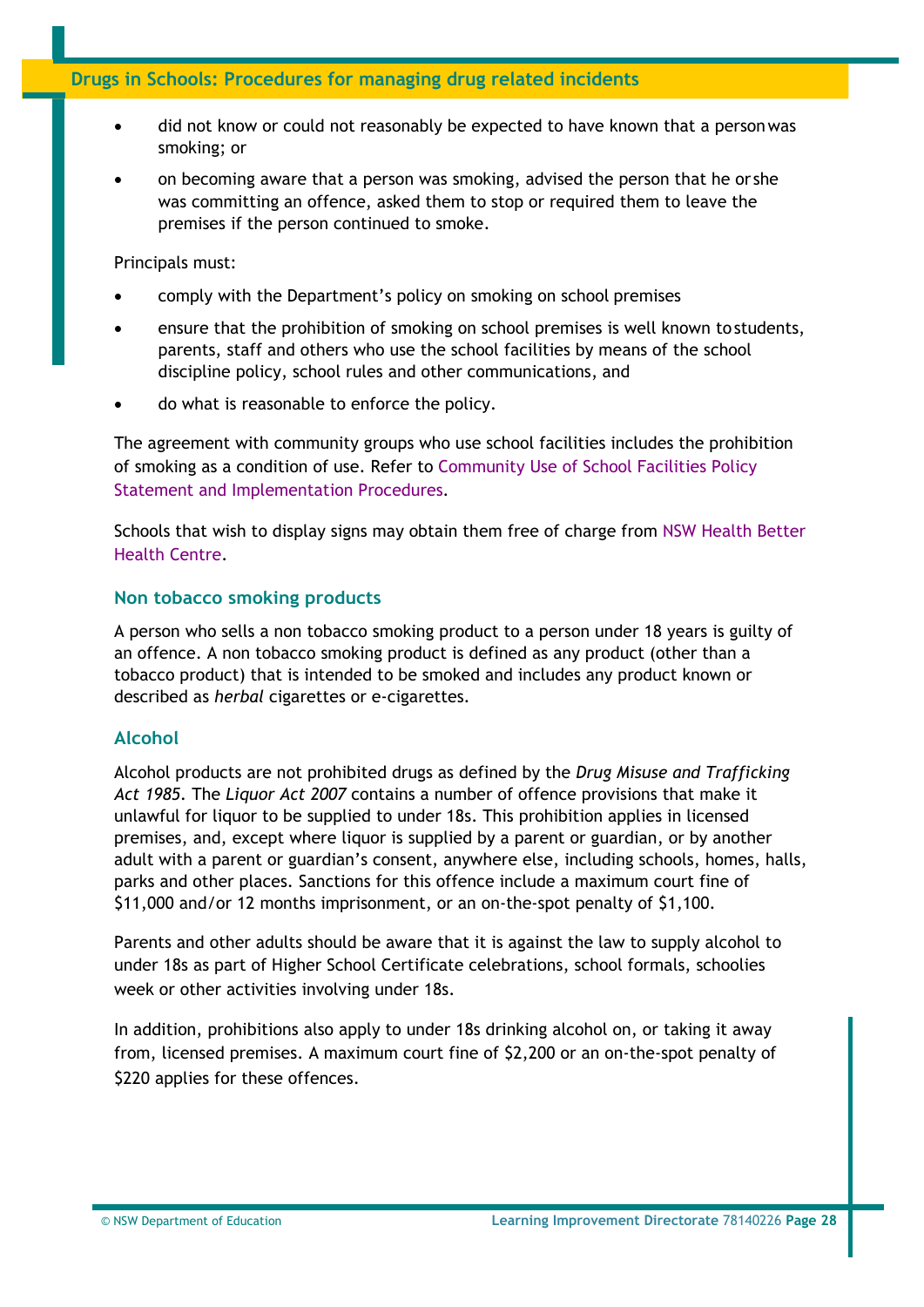## **Licensed Premises**

Restrictions apply to under 18s entering certain parts of hotels and registered clubs. These restrictions normally apply to bar and poker machine areas of a hotel or club, while other areas, like a bistro or function area, are often approved to allow under 18s to enter with a responsible adult eg. a parent or guardian.

## **Acceptable ID for purchasing alcohol**

The NSW liquor laws prescribe the following types of ID that can be used by young adults to purchase alcohol or enter licensed premises:

- a current Photo Card issued by the NSW RTA
- a current driver's licence issued by the NSW RTA or a licence issued in another state or country
- a current passport issued by the Australian Government or by a foreign government
- a Proof of Age Card issued by another State or Territory of Australia.

Other forms of ID are not recognised by the NSW liquor laws.

Where ID is used fraudulently by a young person, \$220 penalty notices can be issued. Sanctions can also be imposed under the motor traffic laws resulting in young people who use false IDs to purchase alcohol and enter licensed premises being required to spend an additional six months on their provisional driver licence.

## <span id="page-29-0"></span>**Use of alcohol as a prize in raffles**

Liquor may be offered as a prize in a raffle under certain conditions. These are:

- the maximum quantity that may be offered as a prize or part of all prizes in a raffle is 20 litres (e.g. two cartons [48X375 ml cans] of beer or 24X750 ml bottles of wine or spirits).
- − tickets for liquor prizes cannot be sold by, or to, under 18s. Also, under 18s cannot give or collect a liquor prize.

Refer to Legal Issues [Bulletin Number 36, Conducting Fundraising Activities in Schools and](https://detwww.det.nsw.edu.au/media/downloads/directoratesaz/legalservices/ls/legalissuesbul/bulletin36.pdf) [Institutes \(](https://detwww.det.nsw.edu.au/media/downloads/directoratesaz/legalservices/ls/legalissuesbul/bulletin36.pdf)Intranet only). The use of alcohol as a prize in a raffle is governed by the *Lotteries and Art Unions Act 1901.* A fact sheet on raffles is available at the [Office of Liquor, Gaming and Racing website.](http://www.olgr.nsw.gov.au/olgr_default.asp)

For more information about the NSW underage drinking laws visit the [Office of Liquor,](http://www.olgr.nsw.gov.au/olgr_default.asp) [Gaming and Racing website.](http://www.olgr.nsw.gov.au/olgr_default.asp)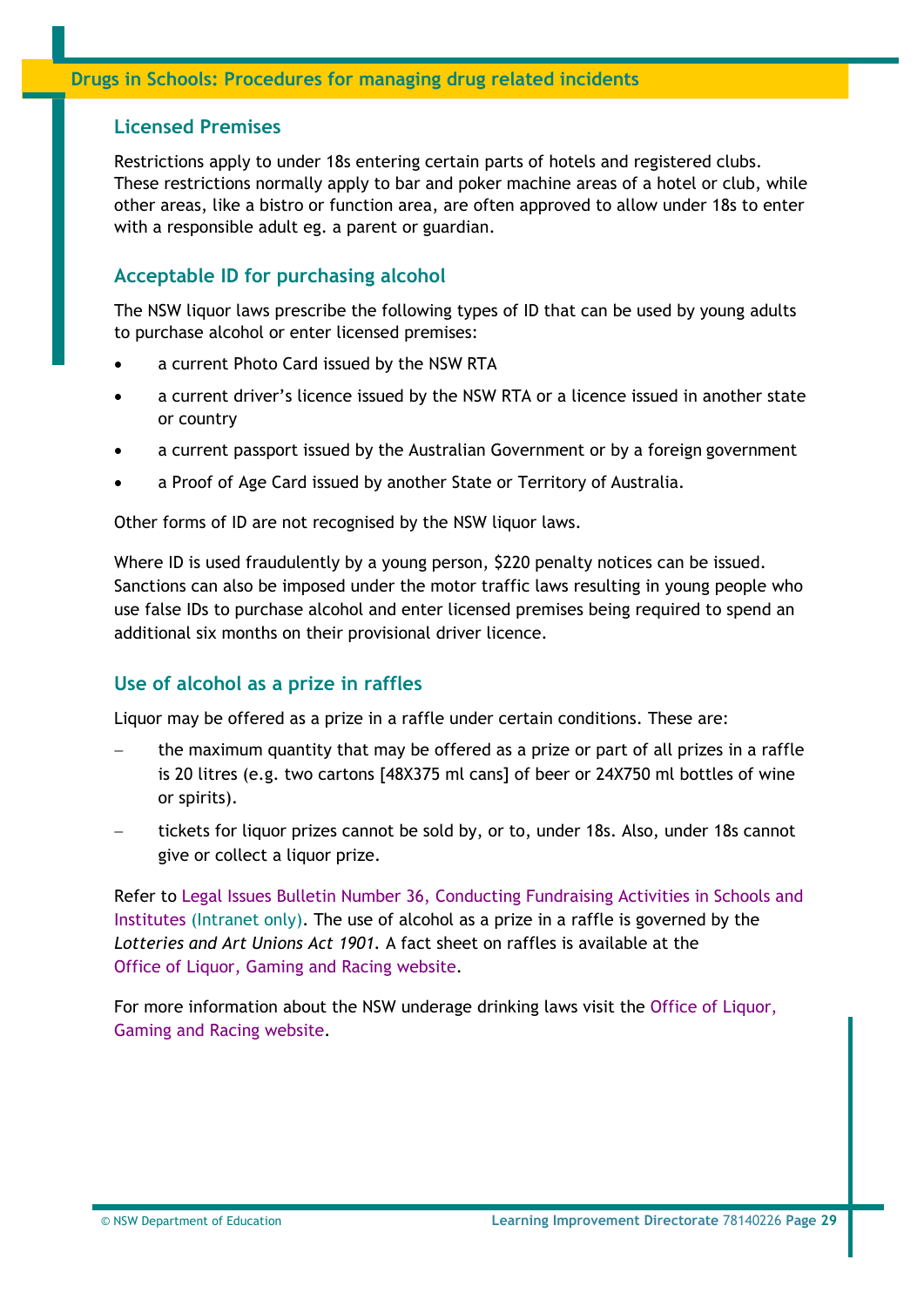Under 18s checklist regarding alcohol and the law

- general prohibition applies to liquor supply to under 18s
- under 18s can't purchase alcohol from, or drink alcohol on, licensed premises
- □ under 18s can't sell raffle tickets where alcohol is a prize
- under 18s can't give or collect a liquor prize
- under 18s can enter approved areas of a hotel or club with a responsible adult
- general prohibition applies to under 18s serving alcohol in licensed premises
- only prescribed forms of ID are recognised in NSW
- under 18s cannot accept home deliveries of alcohol

#### <span id="page-30-0"></span>**Inhalants/solvents (Volatile substances)**

Volatile substances are compounds that give off vapours and fumes at room temperature. Volatile substances are commonly known as inhalants and solvents. They include butane gas, aerosol sprays, petrol, glue, correction fluids, paint thinners, and cartridge bulbs for whipped cream dispensers.

In NSW it is not an offence to inhale or sell products containing volatile substances.

Products with the potential to give off dangerous fumes such as aerosol pain relief sprays, type correction and lighter fluids, carry warning labels.

There are restrictions on marketing certain products. The [Graffiti Control Act 2008](http://www.legislation.nsw.gov.au/xref/inforce/?xref=Type%3Dact%20AND%20Year%3D2008%20AND%20no%3D100&nohits=y) prohibits the sale of spray paint cans to persons under the age of 18 years with fines of \$1,100 for sale to juveniles. It also states that a police officer may seize a spray paint can in the possession of a person, suspected of being under the age of 18 years, in a public place, unless the person satisfies the officer that the person has the spray paint for a legitimate purpose.

#### <span id="page-30-1"></span>**Prescribed medications**

*The Poisons and Therapeutic Goods Act 1966* states that the possession or use of prescribed restricted substances is illegal unless the person is professionally entitled to possess the substance or has a prescription in their name given by an appropriate person such as a medical practitioner.

Prescribed medications that may be used illegally include:

- benzodiazepines such as Valium, Serepax
- image and performance enhancing drugs (anabolic steroids)
- methadone
- methylphenidate (Ritalin), prescribed for the treatment of AttentionDeficit Hyperactivity Disorder (ADHD).
- dexamphetamine, prescribed for the treatment of Attention Deficit Hyperactivity Disorder (ADHD).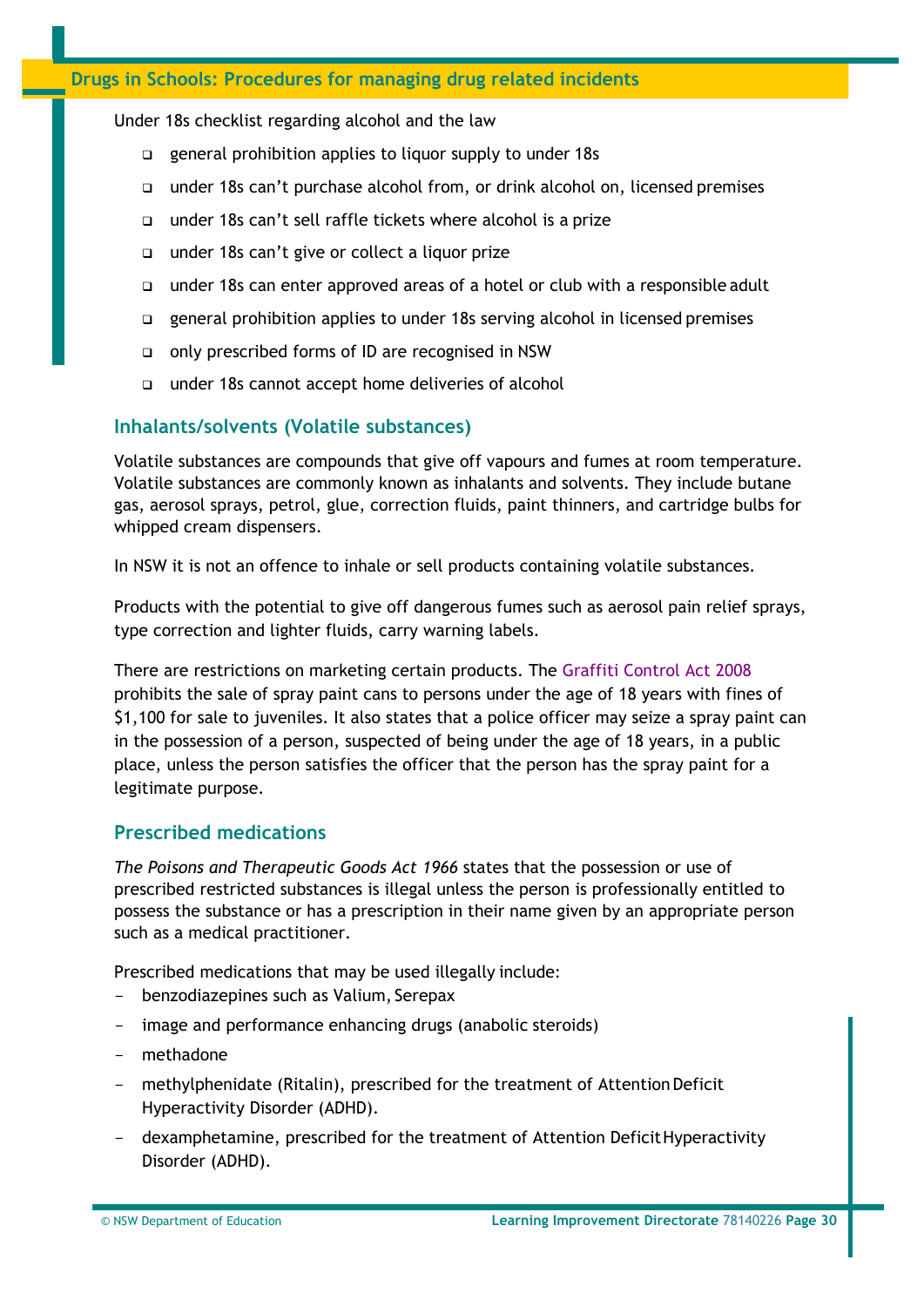#### <span id="page-31-0"></span>**Restricted substances**

A restricted substance is defined in the *Poisons and Therapeutic Goods Act 19*66 as any substance specified in Schedule Four of the Poisons List.

#### **Schedule Four**

*Substances which in the public interest must be supplied only upon the written prescription of a medical practitioner, nurse practitioner authorised to prescribe the substance under section 17A, midwife practitioner authorised to prescribe the substance under that section, dentist, optometrist authorised to prescribe the substance under section 17B or veterinary surgeon.*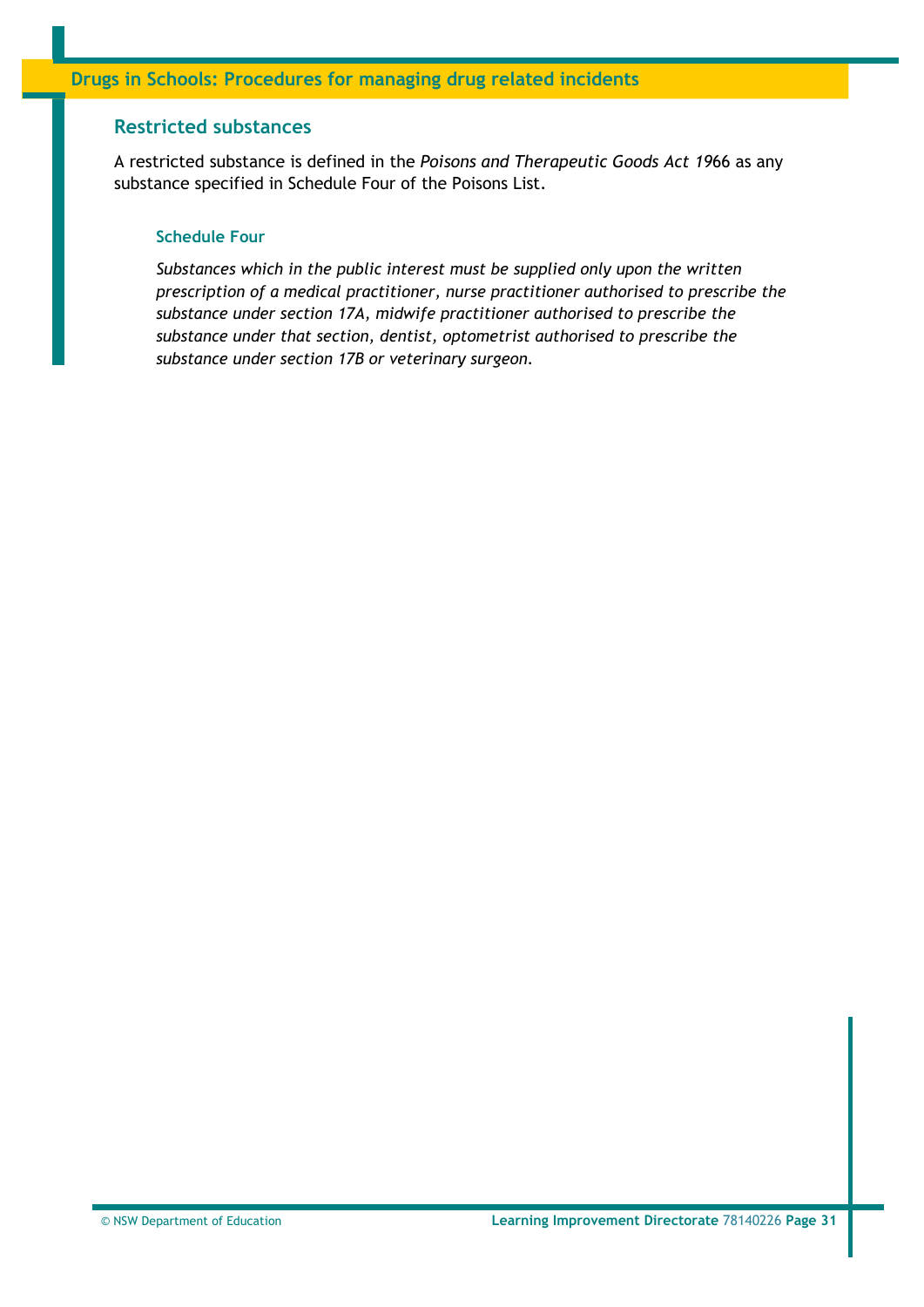## <span id="page-32-0"></span>**Safe handling and disposal of sharps**

Refer to **Appendix D [Procedures for sharps handling and disposal \(](https://detwww.det.nsw.edu.au/media/downloads/detoh_s/adminandmanage/ohands/safeworklearn/injury_manage/infection/infguidev4.pdf)Intranet only), pp15-17**, **Infection Control Guidelines,** for guidelines on safe handling and disposal of sharps and purchasing sharps containers.

If a member of staff, student or visitor believes they have sustained a needle stick/ sharps penetration of the skin they should immediately follow the advice in Appendix B contact with blood or body fluids, page 13, Infection Control Guidelines.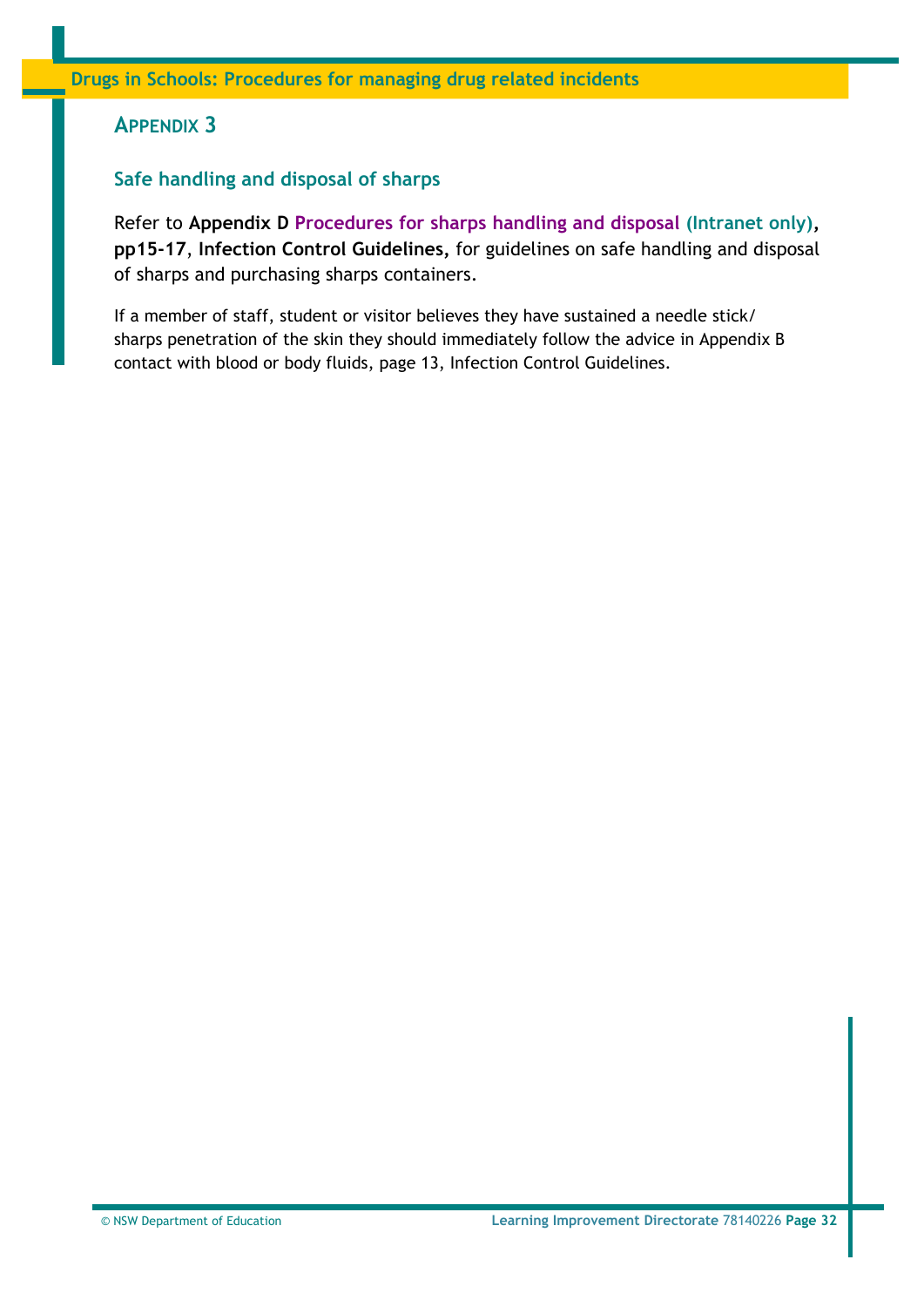## <span id="page-33-0"></span>**Searches of students' persons or property**

Searches of a student's person or property (e.g. bags/lockers) require strict adherence to guidelines. Wherever possible, these should be carried out by police. **Under no circumstances should staff carry out a physical search of a student**. If immediate safety is in doubt principals can search a student's property. Principals may obtain further information about powers of search from [Legal Issues Bulletin No 16, Conducting searches in](https://detwww.det.nsw.edu.au/media/downloads/directoratesaz/legalservices/ls/legalissuesbul/bulletin16.pdf) [schools and TAFE NSW \(](https://detwww.det.nsw.edu.au/media/downloads/directoratesaz/legalservices/ls/legalissuesbul/bulletin16.pdf)Intranet only).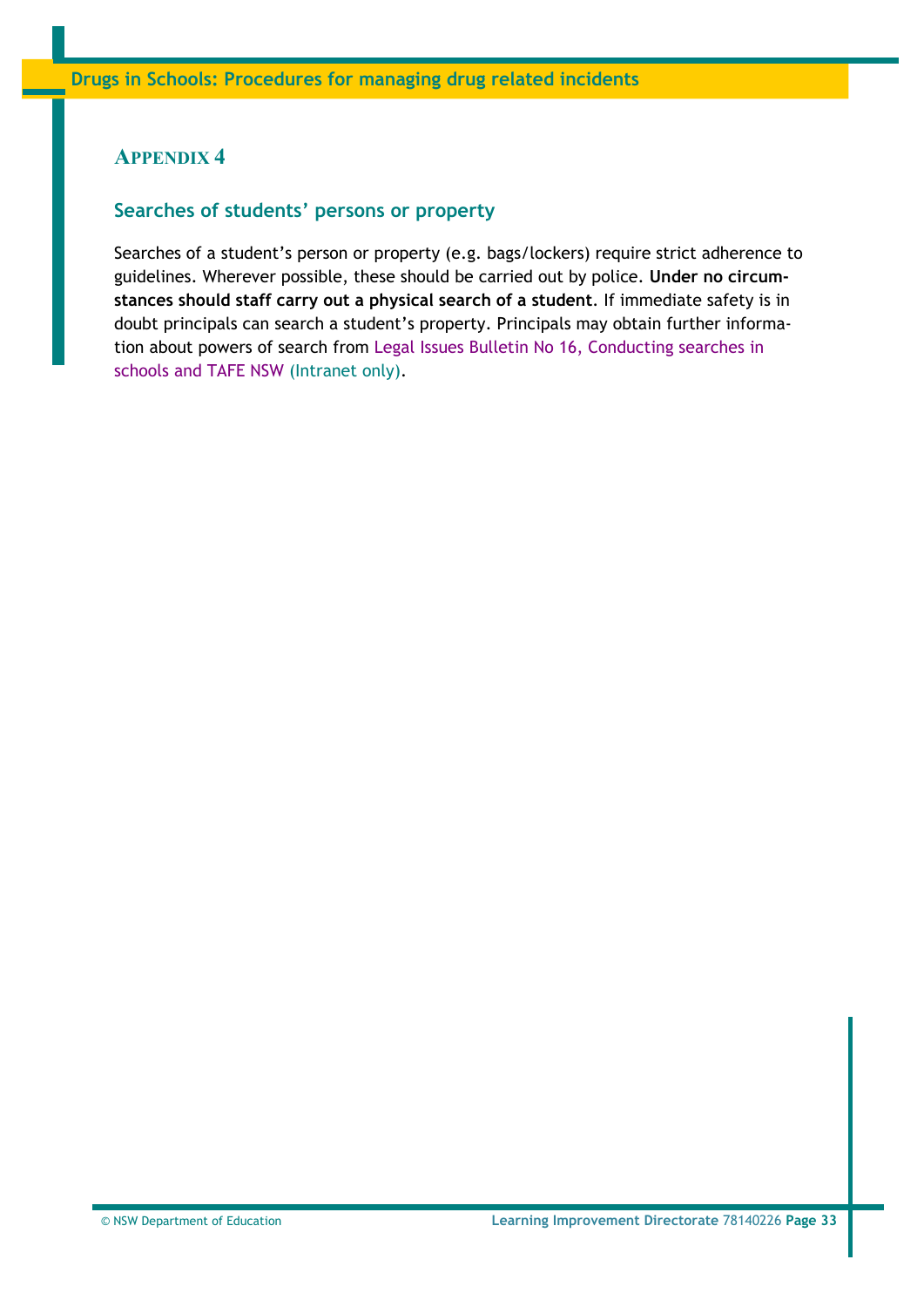## <span id="page-34-0"></span>**Equipment for use in the administration of drugs**

The *Drug Misuse and Trafficking Act* 1985 makes it an offence to possess any item of equipment for use in the administration of a prohibited drug. The maximum penalty for the offence for persons under 18 years is \$1,100.

This offence includes the possession of 'bongs' and water pipes.

The Act specifically provides that possession of a hypodermic syringe or hypodermic needle is not an offence.

The Act also creates a number of offences in relation to cultivation, supply, administration, possession and manufacture of certain drugs, which are prohibited under the Act, and other related matters.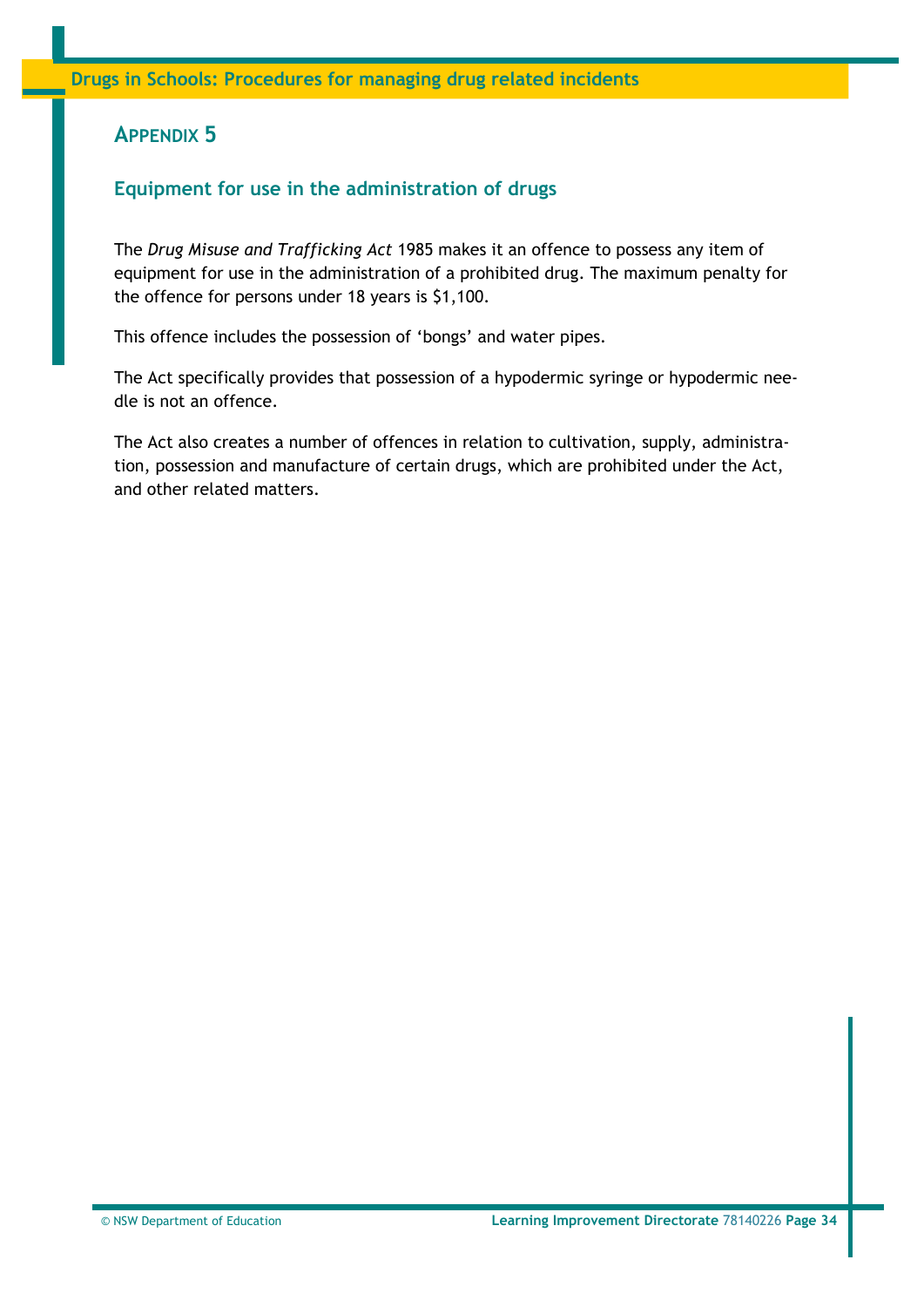#### <span id="page-35-0"></span>**Reporting 'at risk' drug related behaviours**

Principals sometimes ask whether common risk taking adolescent behaviour such as binge drinking and substance use should be reported to the [Child Protection Helpline.](http://www.community.nsw.gov.au/preventing_child_abuse_and_neglect/reporting_suspected_abuse_or_neglect.html)

A report must be made to the [Child Protection Helpline i](http://www.community.nsw.gov.au/preventing_child_abuse_and_neglect/reporting_suspected_abuse_or_neglect.html)f there are reasonable grounds to suspect that the child or young person is at risk of significant harm. In this situation, 'at risk' adolescent behaviours should be considered with other factors to make judgements about suspected risk of significant harm.

Examples of these factors that would establish reasonable grounds for concern about suspected risk of significant harm are:

- There are reasonable grounds to suspect that the 'at risk' adolescent behaviours could result from the impact of current or past abuse or neglect or from the impact of living with domestic violence.
- The student's safety, welfare or wellbeing is at risk of significant harm because their physical or psychological needs (including their need for adequate supervision) are not being met.
- The behaviour is likely to have resulted from failure to receive necessary medical care including treatment for mental health concerns.

The cumulative impact from one or more factors should also be considered when making judgements about suspected risk of significant harm.

The [Mandatory Reporter Guide c](http://sdm.community.nsw.gov.au/mrg/app/summary.page)an assist principals to determine whether the risk of significant harm threshold is reached and whether a report to the [Child Protection Helpline i](http://www.community.nsw.gov.au/preventing_child_abuse_and_neglect/reporting_suspected_abuse_or_neglect.html)s required. The [Mandatory Reporter Guide a](http://sdm.community.nsw.gov.au/mrg/app/summary.page)lso provides guidance about when principals must contact the [Child Wellbeing Unit.](http://www.community.nsw.gov.au/preventing_child_abuse_and_neglect/reporting_suspected_abuse_or_neglect.html) Principals can contact the [Child Wellbeing Unit o](http://www.community.nsw.gov.au/preventing_child_abuse_and_neglect/reporting_suspected_abuse_or_neglect.html)n telephone 02 9269 9400 if they require further assistance in determining the level of suspected risk of harm.

Where the student is 16 or 17 years of age, he or she should be provided with the opportunity to express his or her views about a report being made, unless there would be serious risks in doing so (e.g. creating further risk of harm). Any views expressed should be conveyed to the [Child Protection Helpline w](http://www.community.nsw.gov.au/preventing_child_abuse_and_neglect/reporting_suspected_abuse_or_neglect.html)hen reporting suspected risk of significant harm.

Consideration should be given to student welfare issues and whether the drinking and substance abuse by a student falls within the normal range for adolescent risk taking.

Some questions to consider are found at 5.1. If answers to these questions give rise to concerns about the seriousness of the student's drug use, the principal or school counsellor may wish to consult with the [Child Wellbeing Unit o](http://www.community.nsw.gov.au/preventing_child_abuse_and_neglect/reporting_suspected_abuse_or_neglect.html)r a youth health service and be guided by that advice.